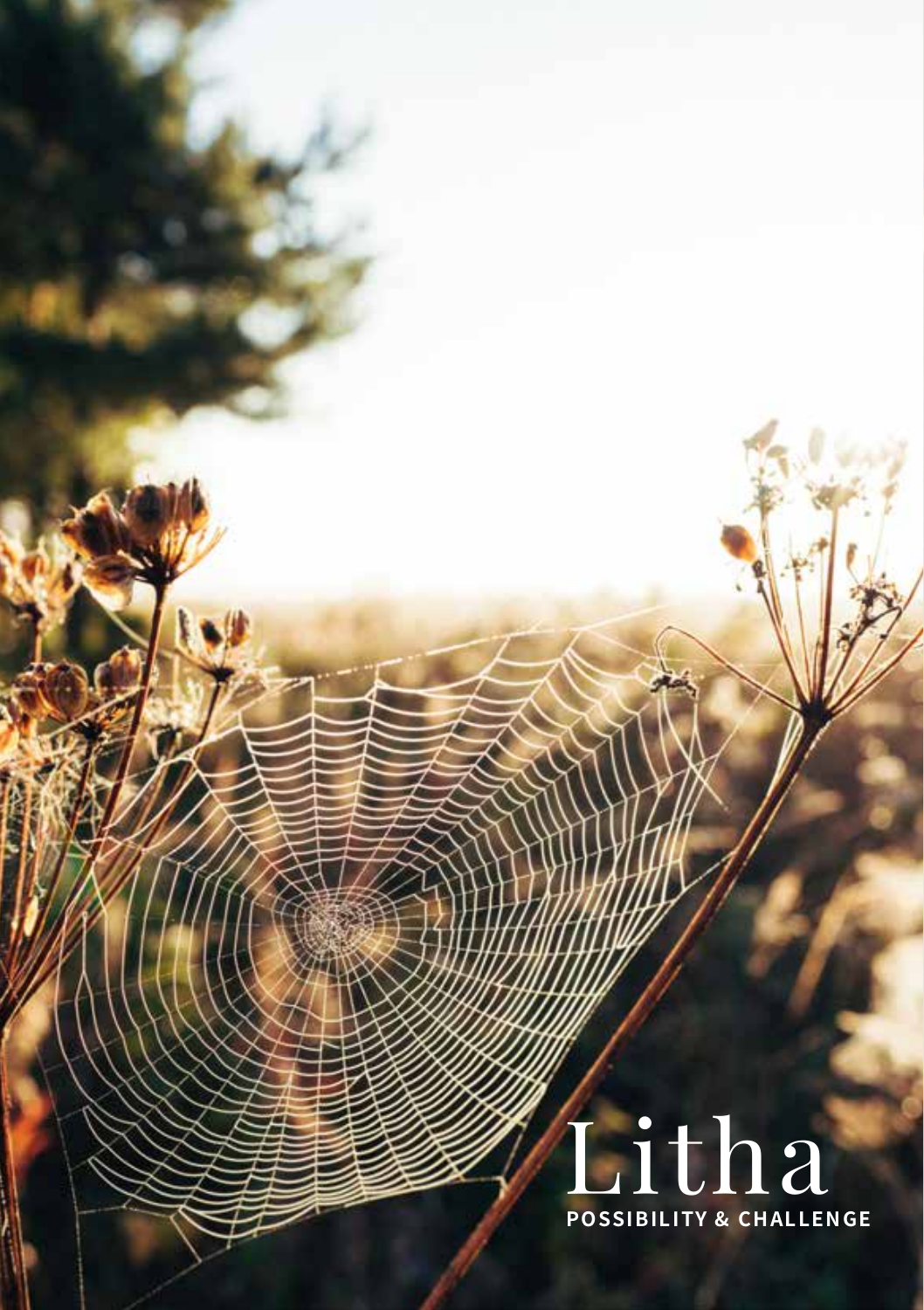# Guided by the rhythm of nature

I firmly believe that we need to find a rhythm to life that allows for more than efficiency, consumption and productivity. A rhythm where expansion, transformation, reflection and rest are more than words but becomes part of our life.

I think that nature and the changes of the seasons serve as the best guide. With more knowledge about and staying closer to Mother Earth and the rhythm of nature, I am convinced



that we can create sustainable lifestyles, for ourselves and the planet.

The changing seasons and shifts in nature affect us all but in different ways. And just like the seasons, our needs change. With this guide, I hope you can begin to find your seasonal rhythm.

Anna Linder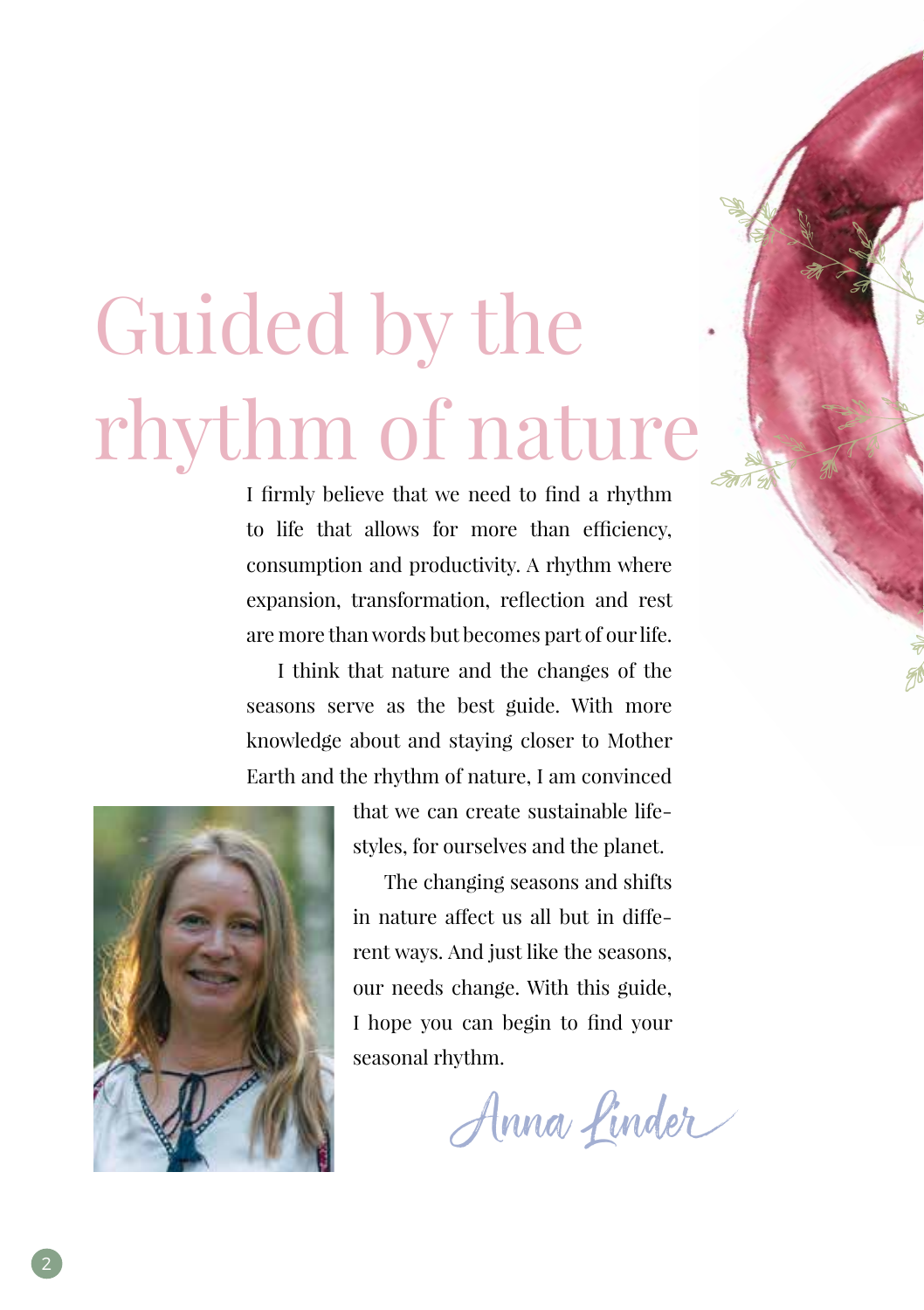### **NORTHERN HEMISPHERE SOUTHERN HEMISPHERE**

June 20/22 December 20/23

 $V H 117$ 

ঝ

## sn W W E B SO F 2 LICE Possibility & challang **LITHA SEASON**

Summer Solstice, Litha or Midsummer, a season with many names, all reminding us that the light is at its full strength and potency. A season that can feel challenging or filled with possibility, or both.

It's a time of the year surrounded by a lot of buzz, and expectations. As a swede, I am brought up with very specific ways of doing Midsummer and all the traditions it *should* include.

I would love if this season lets you shine a light on how you feel, be and see this part in the wheel of the year – regardless of others expectations.That step, can in itself, be both a challenge and a possibility.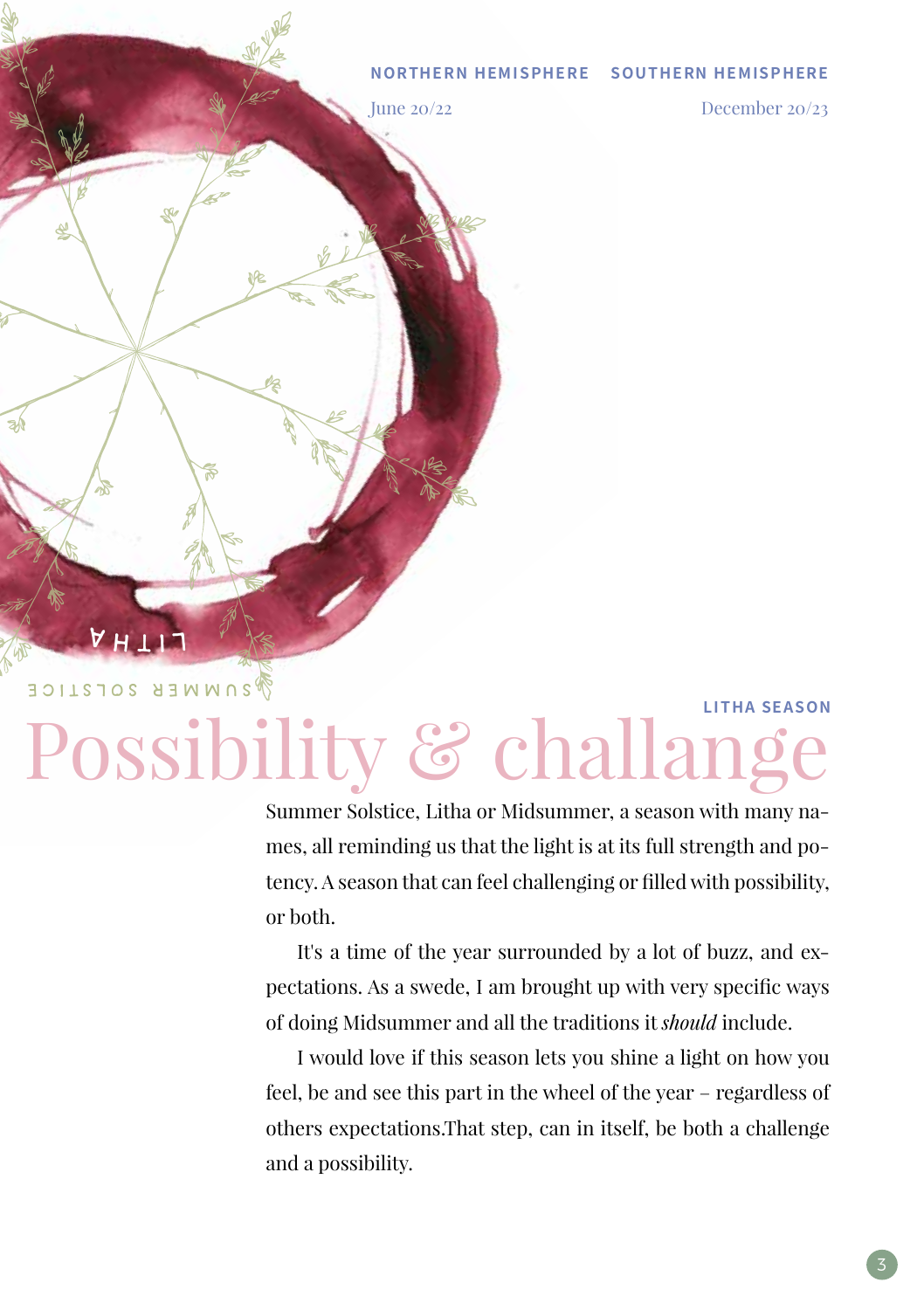*Enchanted midsummer*

*Five small*

*rituals to*

*reconnect*

*with nature*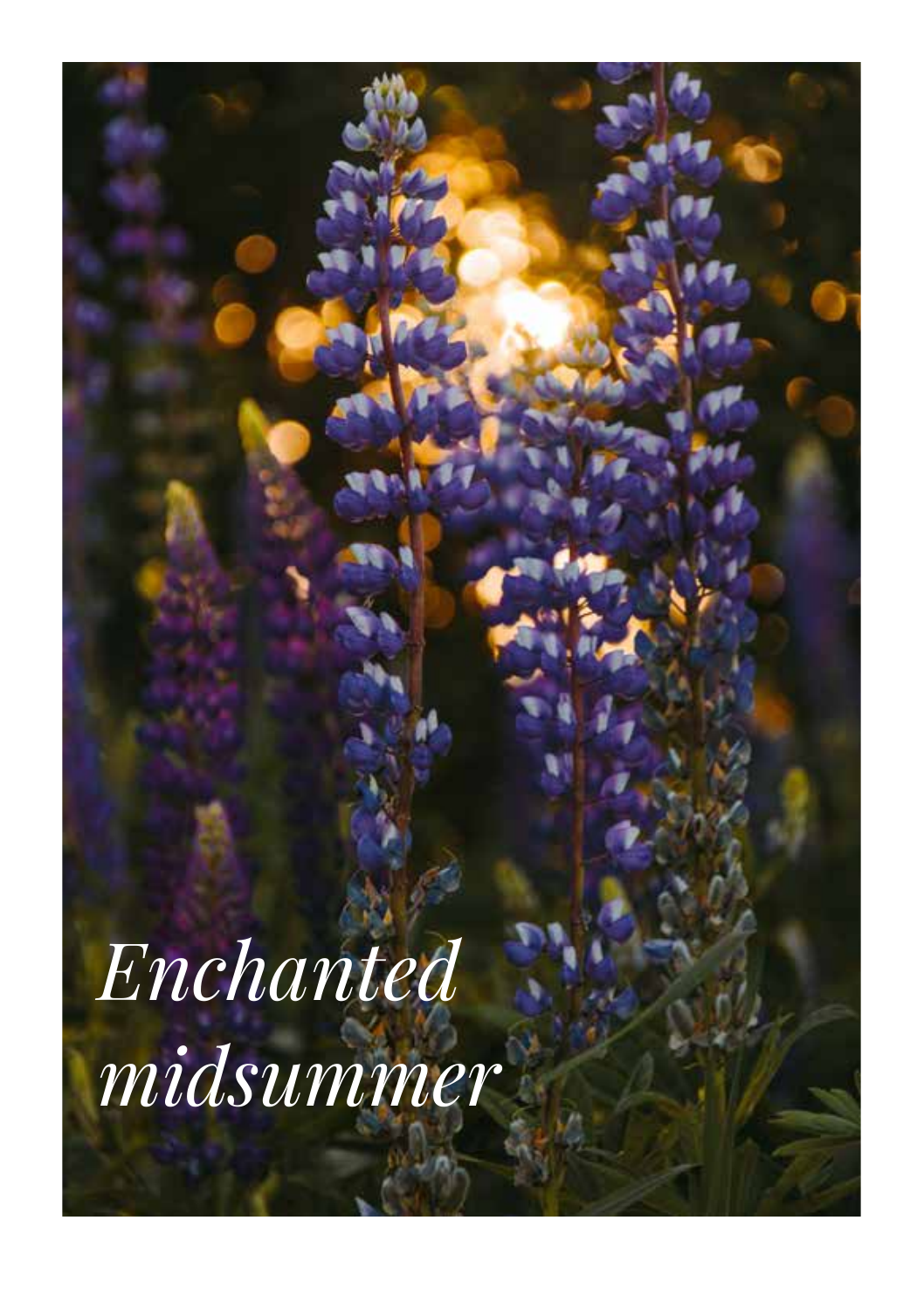### **MIDSUMMER MAGIC**

The bright night of Summer solstice comes with mystery and magic. We can imagine fairies dancing in the morning dew, and the forest is filled with life even at night. Be mindful and caring with their presence.

### **FLOWER MAGIC**

Creating flower wreaths and placing flowers under the pillow to dream of our true love is a tradition familiar to everyone in Sweden, where I live. The root of this tradition has its origin in folklore. The belief was that the plants gathered this night were full of magic and vitality.

Gathering wildflowers is a beautiful way to enjoy the midsummer night. And instead of dreaming about our true love, we can dream about what we want and hope to be able to harvest during the remaining turns of the wheel of the year.

### **CREATE A FLOWER MANDALA**

Celebrate the sun and the abundance in nature with a flower mandala. Collect flowers, petals and leaves, and start creating. As you go, release any thoughts of perfection and see if you can enjoy each moment.

### **NIGHTTIME RITUAL**

As the night is short, light, and hopefully warm, it's a perfect time for rituals outdoors.

At Litha, our focus can be on the powerful energies of the sun. As nature is growing and blooming, it's a great time to expand our own ideas and desires.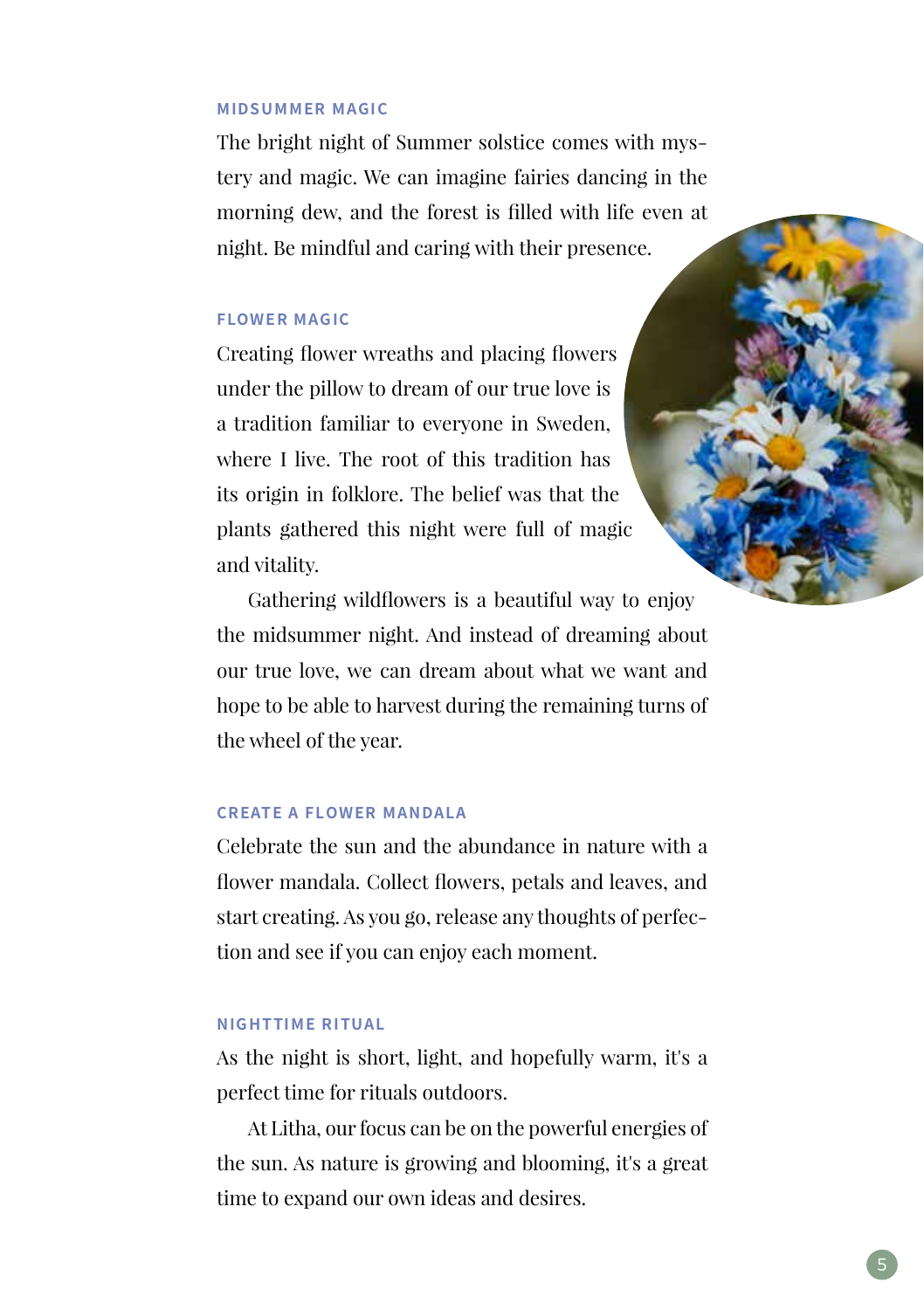

## Self-compassion

Hmm… did I just make you cringe? Or was the first thought - no, no and another no "ain't gonna do it".

I know, self-compassion can feel like a positivity movement gone over-board. But think again – how does your inner dialogue sound?

When we clear our inner dialogue from judgement, comparison and shame – we allow our own voice to be heard. And, we can begin to navigate from a place of compassion – instead of a constant hustle to convince, compare and compete.

When we tend to ourselves with more compassion and kindness, we tend to everyone and everything around us with a sense of responsibility, curiosity and empathy.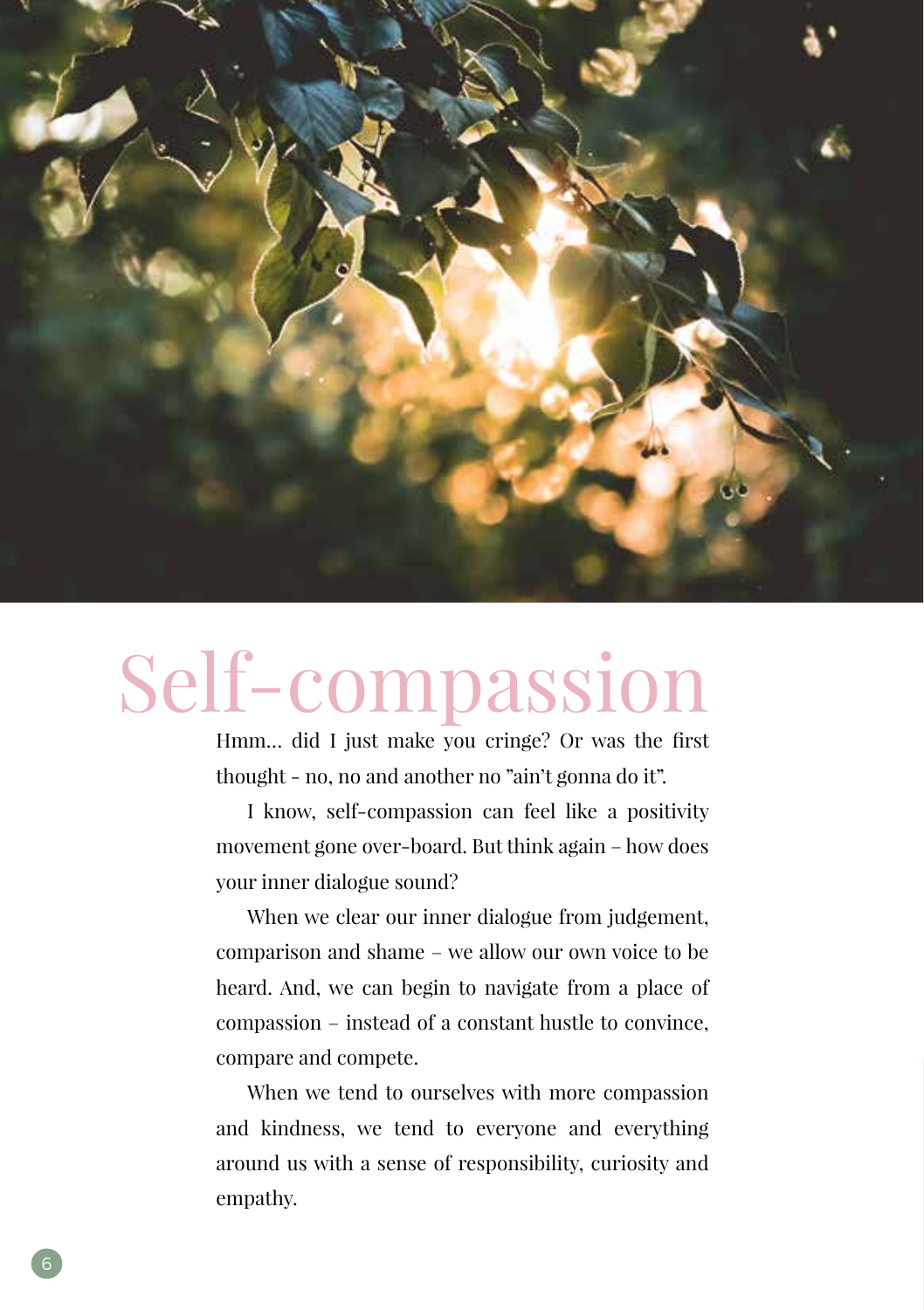|  |   |    |    |        |               |                             |    |        | HOW DO YOU FEEL ABOUT SELF-COMPASSION? AND WHY? |        |        |        |        |    |  |  |  |  |  |
|--|---|----|----|--------|---------------|-----------------------------|----|--------|-------------------------------------------------|--------|--------|--------|--------|----|--|--|--|--|--|
|  | ÷ | ÷. | ÷. | $\sim$ | $\mathcal{L}$ | $\mathcal{L}_{\mathcal{A}}$ | ÷. | $\sim$ | $\sim$                                          | $\sim$ | $\sim$ | $\sim$ | $\sim$ | ÷. |  |  |  |  |  |
|  |   |    |    |        |               |                             |    |        |                                                 |        |        |        |        |    |  |  |  |  |  |
|  |   |    |    |        |               |                             |    |        |                                                 |        |        |        |        |    |  |  |  |  |  |
|  |   |    |    |        |               |                             |    |        |                                                 |        |        |        |        |    |  |  |  |  |  |
|  |   |    |    |        |               |                             |    |        |                                                 |        |        |        |        |    |  |  |  |  |  |
|  |   |    |    |        |               |                             |    |        |                                                 |        |        |        |        |    |  |  |  |  |  |
|  |   |    |    |        |               |                             |    |        |                                                 |        |        |        |        |    |  |  |  |  |  |
|  |   |    |    |        |               |                             |    |        |                                                 |        |        |        |        |    |  |  |  |  |  |
|  |   |    |    |        |               |                             |    |        |                                                 |        |        |        |        |    |  |  |  |  |  |
|  |   |    |    |        |               |                             |    |        |                                                 |        |        |        |        |    |  |  |  |  |  |
|  |   |    |    |        |               |                             |    |        |                                                 |        |        |        |        |    |  |  |  |  |  |
|  |   |    |    |        |               |                             |    |        |                                                 |        |        |        |        |    |  |  |  |  |  |
|  |   |    |    |        |               |                             |    |        |                                                 |        |        |        |        |    |  |  |  |  |  |
|  |   |    |    |        |               |                             |    |        |                                                 |        |        |        |        |    |  |  |  |  |  |
|  |   |    |    |        |               |                             |    |        |                                                 |        |        |        |        |    |  |  |  |  |  |
|  |   |    |    |        |               |                             |    |        |                                                 |        |        |        |        |    |  |  |  |  |  |
|  |   |    |    |        |               |                             |    |        |                                                 |        |        |        |        |    |  |  |  |  |  |
|  |   |    |    |        |               |                             |    |        |                                                 |        |        |        |        |    |  |  |  |  |  |
|  |   |    |    |        |               |                             |    |        |                                                 |        |        |        |        |    |  |  |  |  |  |
|  |   |    |    |        |               |                             |    |        |                                                 |        |        |        |        |    |  |  |  |  |  |
|  |   |    |    |        |               |                             |    |        |                                                 |        |        |        |        |    |  |  |  |  |  |
|  |   |    |    |        |               |                             |    |        |                                                 |        |        |        |        |    |  |  |  |  |  |
|  |   |    |    |        |               |                             |    |        |                                                 |        |        |        |        |    |  |  |  |  |  |
|  |   |    |    |        |               |                             |    |        |                                                 |        |        |        |        |    |  |  |  |  |  |
|  |   |    |    |        |               |                             |    |        |                                                 |        |        |        |        |    |  |  |  |  |  |
|  |   |    |    |        |               |                             |    |        |                                                 |        |        |        |        |    |  |  |  |  |  |
|  |   |    |    |        |               |                             |    |        |                                                 |        |        |        |        |    |  |  |  |  |  |
|  |   |    |    |        |               |                             |    |        |                                                 |        |        |        |        |    |  |  |  |  |  |
|  |   |    |    |        |               |                             |    |        |                                                 |        |        |        |        |    |  |  |  |  |  |
|  |   |    |    |        |               |                             |    |        |                                                 |        |        |        |        |    |  |  |  |  |  |

**PERSONALLY** *Self-compassion is something I fall in and out of, I have a hard time to stop and actually witness what is going on in my head. "What's the point?" is usually the obstacle i create, because when I listen to myself it can be both painful and shameful. When I take care of myself, with kindness and compassion, I notice that my overthinking decreases and I can express myself more clearly and truer.*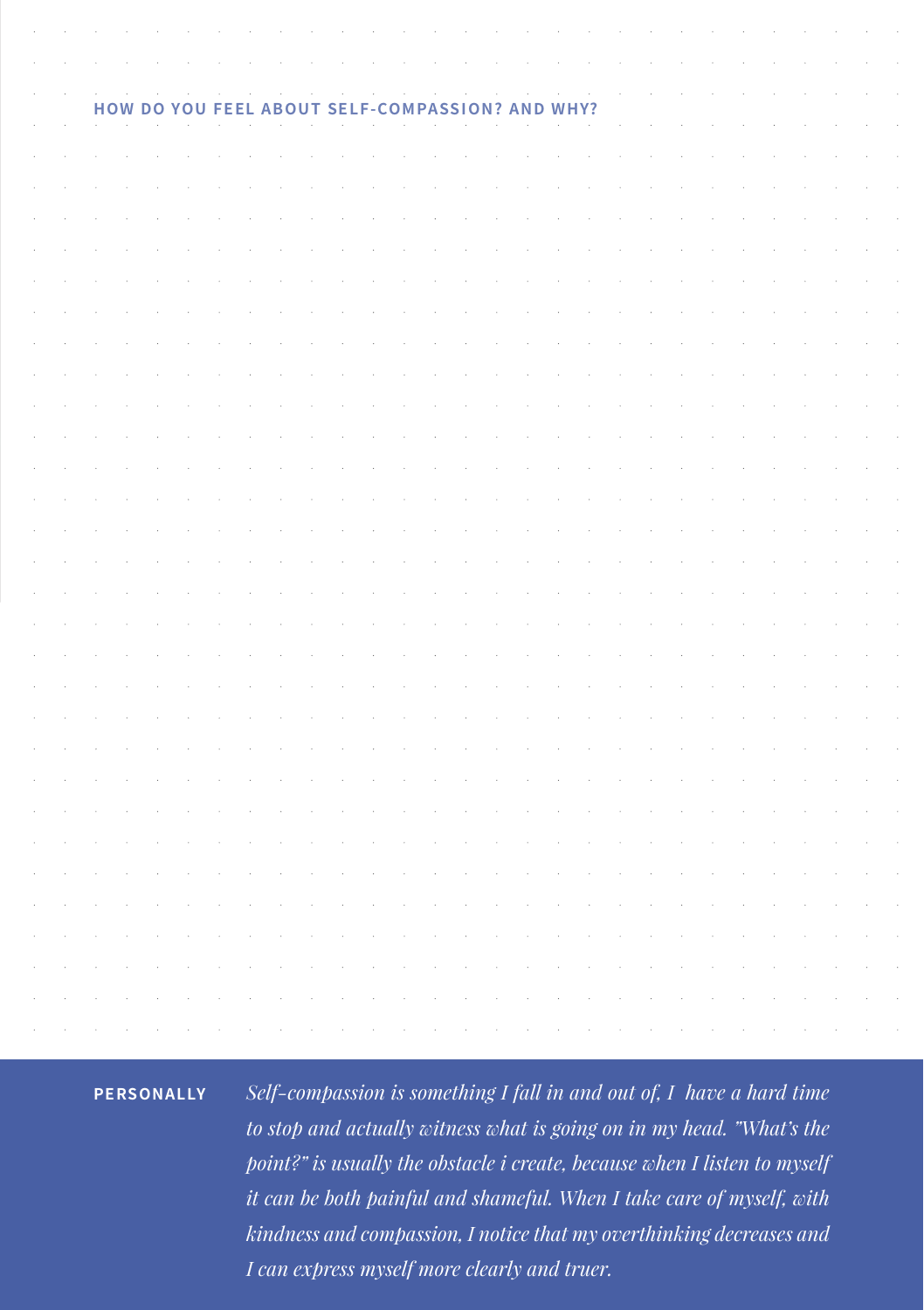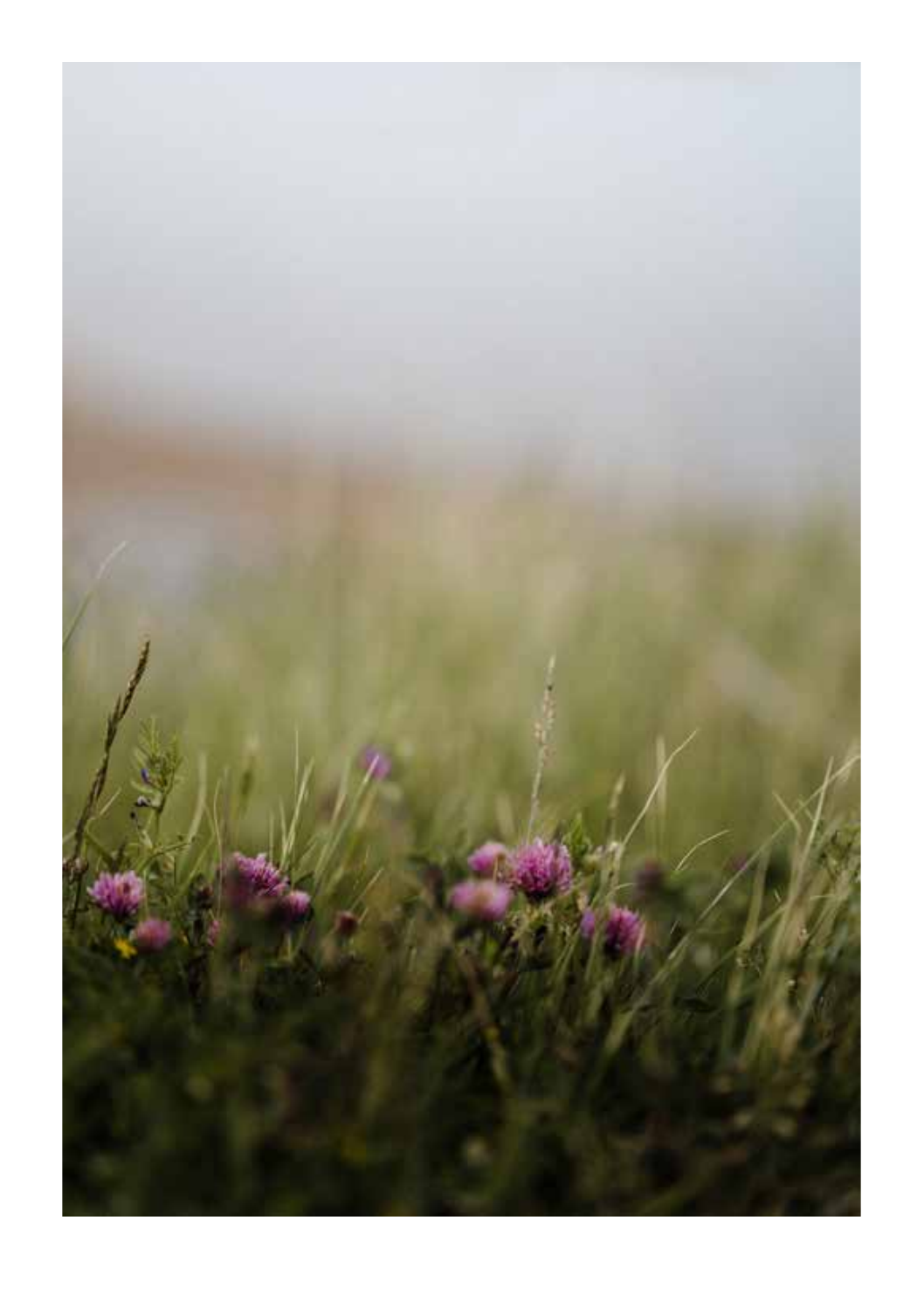## Explore

What does nature look like where you are? What is going on in your surroundings at this time of the year? What are in full bloom? What is still waiting to come alive? How does the wind feel against your skin?

You don't need access to deep forests, unbroken views or even a garden to explore the rhythm of nature. Just step outside and notice how the air feels and affects you.

Paying attention to the changes is another way to begin approaching the rhythm of nature.

If possible, find a tree, some shrubs or a small park that you see more or less on a daily basis and notice the shifts and changes.

Add all senses, the scent of the earth, the colours and how the ground feels beneath your feet.

What signals do you get? How does the energy feel? And does it affect you?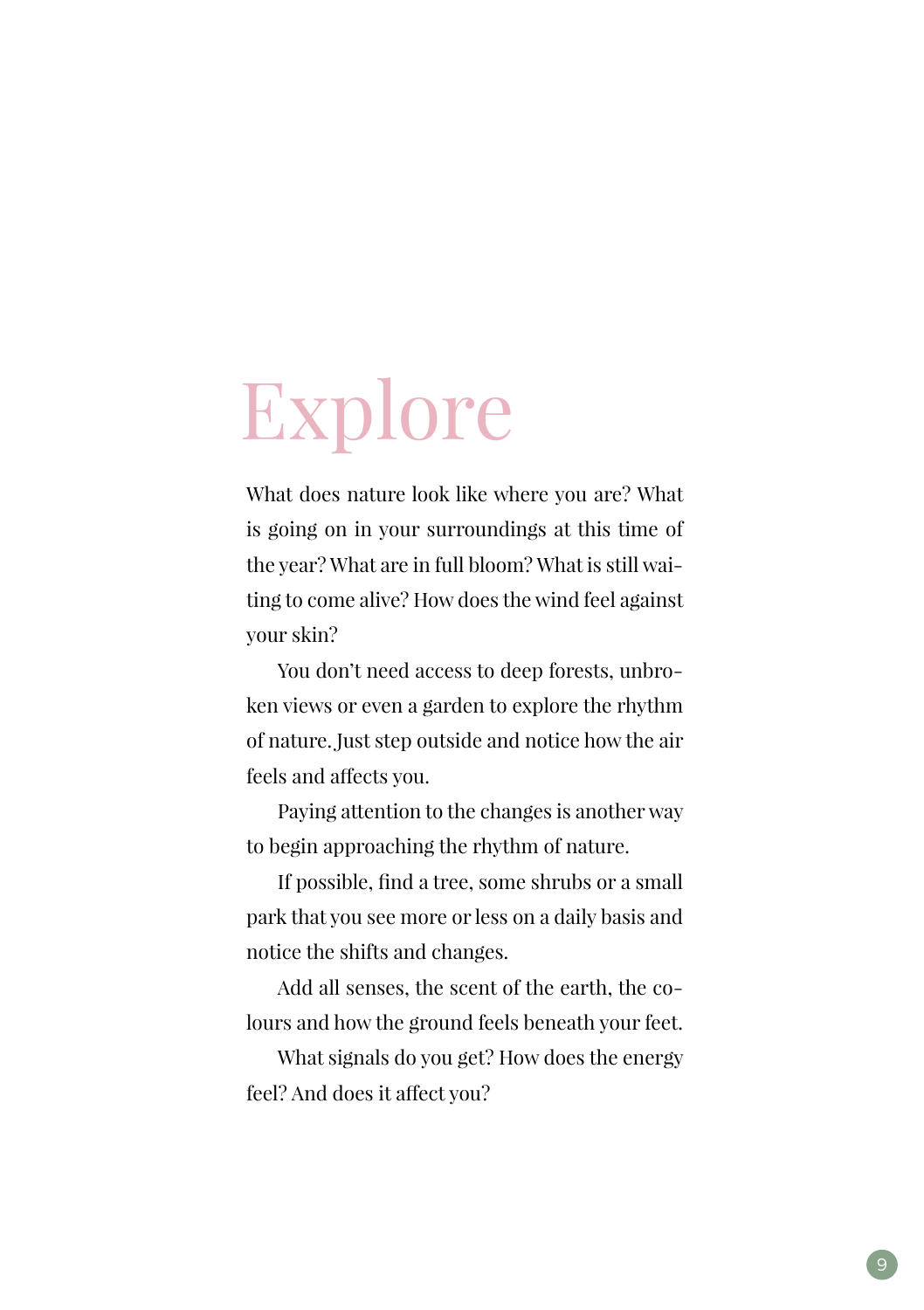|        |                 |                 |  |  |  |  |  |  | THE CHANGING SEASONS AND SHIFTS IN NATURE AFFECT US ALL BUT IN DIFFERENT WAYS.                                       |  |  |  |  |  |                 |                  |
|--------|-----------------|-----------------|--|--|--|--|--|--|----------------------------------------------------------------------------------------------------------------------|--|--|--|--|--|-----------------|------------------|
|        |                 |                 |  |  |  |  |  |  | HOW DO YOU EXPERIENCE THIS TIME OF THE YEAR? HOW DO YOU ACT AND REACT?                                               |  |  |  |  |  |                 |                  |
|        |                 |                 |  |  |  |  |  |  |                                                                                                                      |  |  |  |  |  |                 |                  |
|        |                 |                 |  |  |  |  |  |  |                                                                                                                      |  |  |  |  |  |                 |                  |
|        |                 |                 |  |  |  |  |  |  |                                                                                                                      |  |  |  |  |  |                 |                  |
|        |                 |                 |  |  |  |  |  |  |                                                                                                                      |  |  |  |  |  |                 |                  |
|        |                 |                 |  |  |  |  |  |  |                                                                                                                      |  |  |  |  |  |                 |                  |
|        |                 |                 |  |  |  |  |  |  |                                                                                                                      |  |  |  |  |  |                 |                  |
|        |                 |                 |  |  |  |  |  |  |                                                                                                                      |  |  |  |  |  |                 |                  |
|        |                 |                 |  |  |  |  |  |  |                                                                                                                      |  |  |  |  |  |                 |                  |
|        |                 |                 |  |  |  |  |  |  |                                                                                                                      |  |  |  |  |  |                 |                  |
|        |                 |                 |  |  |  |  |  |  |                                                                                                                      |  |  |  |  |  |                 |                  |
|        |                 |                 |  |  |  |  |  |  |                                                                                                                      |  |  |  |  |  |                 |                  |
|        |                 |                 |  |  |  |  |  |  |                                                                                                                      |  |  |  |  |  |                 |                  |
|        |                 |                 |  |  |  |  |  |  |                                                                                                                      |  |  |  |  |  |                 |                  |
|        |                 |                 |  |  |  |  |  |  |                                                                                                                      |  |  |  |  |  |                 |                  |
|        |                 |                 |  |  |  |  |  |  |                                                                                                                      |  |  |  |  |  |                 |                  |
|        |                 |                 |  |  |  |  |  |  |                                                                                                                      |  |  |  |  |  |                 |                  |
|        |                 |                 |  |  |  |  |  |  |                                                                                                                      |  |  |  |  |  |                 |                  |
|        |                 |                 |  |  |  |  |  |  |                                                                                                                      |  |  |  |  |  |                 |                  |
|        |                 |                 |  |  |  |  |  |  |                                                                                                                      |  |  |  |  |  |                 |                  |
|        |                 |                 |  |  |  |  |  |  |                                                                                                                      |  |  |  |  |  |                 |                  |
|        |                 |                 |  |  |  |  |  |  |                                                                                                                      |  |  |  |  |  |                 |                  |
|        |                 |                 |  |  |  |  |  |  |                                                                                                                      |  |  |  |  |  |                 |                  |
|        |                 |                 |  |  |  |  |  |  |                                                                                                                      |  |  |  |  |  |                 |                  |
|        |                 |                 |  |  |  |  |  |  |                                                                                                                      |  |  |  |  |  |                 |                  |
|        |                 |                 |  |  |  |  |  |  |                                                                                                                      |  |  |  |  |  |                 |                  |
|        |                 |                 |  |  |  |  |  |  |                                                                                                                      |  |  |  |  |  |                 |                  |
|        |                 |                 |  |  |  |  |  |  |                                                                                                                      |  |  |  |  |  |                 |                  |
|        |                 |                 |  |  |  |  |  |  |                                                                                                                      |  |  |  |  |  |                 |                  |
|        |                 |                 |  |  |  |  |  |  |                                                                                                                      |  |  |  |  |  |                 |                  |
| $\sim$ | <b>Contract</b> |                 |  |  |  |  |  |  | the contract of the contract of the contract of the contract of the contract of the contract of the contract of      |  |  |  |  |  | $\sim 10^7$     | $\sim$ 100 $\mu$ |
|        |                 |                 |  |  |  |  |  |  | and the contract of the contract of the contract of the contract of the contract of the contract of the contract     |  |  |  |  |  | $\sim$          | $\sim$           |
|        |                 |                 |  |  |  |  |  |  | the company of the company of the company of the company of the company of the company of the company of the company |  |  |  |  |  |                 |                  |
|        |                 |                 |  |  |  |  |  |  | a construction of the construction of the construction of the construction of the construction of the construction   |  |  |  |  |  | $\sim$ 10 $\pm$ | $\sim$           |
|        |                 |                 |  |  |  |  |  |  | and the company of the company of the company of the company of the company of the company of the company of the     |  |  |  |  |  |                 | $\sim$           |
| $\sim$ |                 |                 |  |  |  |  |  |  | and a complete state of the complete state of the complete state of the complete state of the complete state of      |  |  |  |  |  | $\sim 100$      | $\sim$           |
|        | All Corp.       |                 |  |  |  |  |  |  | and the contract of the contract of the contract of the contract of the contract of the contract of the contract     |  |  |  |  |  | $\sim$          | $\sim$           |
| (10)   |                 | $\sim 10^{-11}$ |  |  |  |  |  |  | والقارية القارية القاربة القاربة القاربة القاربة القاربة القاربة القاربة القاربة القاربة القاربة القاربة القار       |  |  |  |  |  |                 |                  |
|        |                 |                 |  |  |  |  |  |  | and the company of the company of the company of the company of the company of the company of the company of the     |  |  |  |  |  |                 |                  |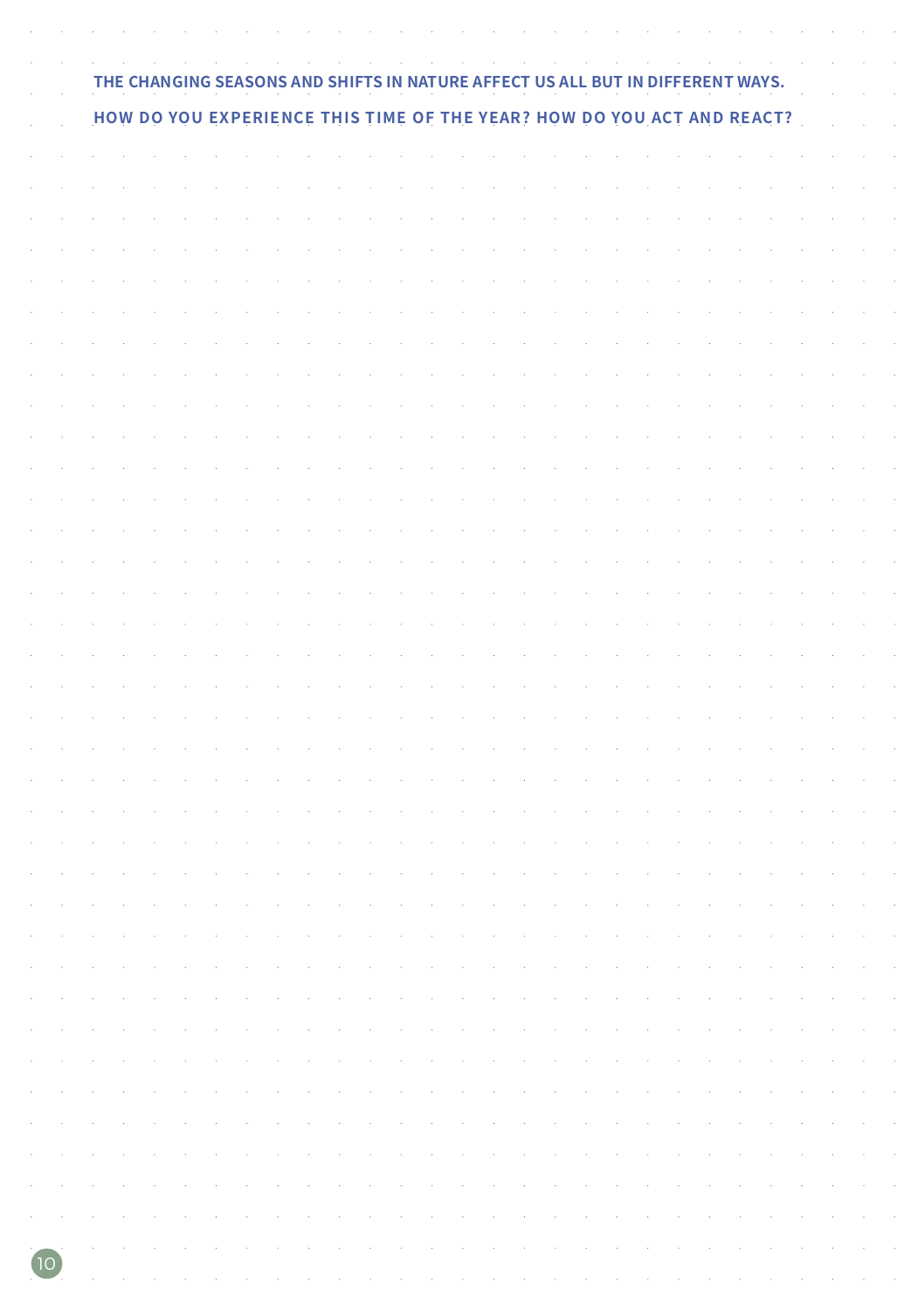| $\sim$  |        |                   | $\sim$          | $\sim$                 | $\sim$           | $\sim$          | $\sim$                                                                                                               | $\sim$          | $\sim$          | $\sim$           | $\sim$          | $\sim$            | $\sim$                                 | $\sim$          | $\sim$                | $\sim$          | $\sim$                  | $\sim$     | $\sim$          | $\sim$             | $\sim$ | $\sim$           | $\sim$            | $\sim$ | $\sim$             | $\sim$           |  |
|---------|--------|-------------------|-----------------|------------------------|------------------|-----------------|----------------------------------------------------------------------------------------------------------------------|-----------------|-----------------|------------------|-----------------|-------------------|----------------------------------------|-----------------|-----------------------|-----------------|-------------------------|------------|-----------------|--------------------|--------|------------------|-------------------|--------|--------------------|------------------|--|
| $\sim$  |        | $\sim$            | $\sim$          | and the control of the |                  | and the state   |                                                                                                                      | $\sim$          | and the state   |                  | $\sim$          |                   | the control of the control of the con- |                 |                       |                 | the company of the com- |            |                 | and the state of   | $\sim$ | and the con-     |                   | $\sim$ | $\sim$             | $\epsilon$       |  |
| $\cdot$ |        |                   | $\sim$          |                        | $\sim$ 100 $\pm$ | $\sim$          | $\sim$                                                                                                               |                 | $\epsilon$      |                  | $\lambda$       |                   | $\sim$                                 |                 |                       | $\sim$          | $\sim$                  |            | $\cdot$         |                    |        |                  |                   |        |                    |                  |  |
| $\sim$  |        |                   | $\sim$          | $\sim$                 | $\sim$           | $\sim$          | $\sim$                                                                                                               | $\sim$          | $\sim$          | $\sim$ 100 $\mu$ | $\sim$          | $\sim$            | $\sim$                                 | $\sim$          | $\sim$                | $\sim$          | $\sim$                  | $\sim$     | $\sim$          | $\sim$             | $\sim$ | $\sim$           |                   | $\sim$ |                    |                  |  |
|         |        |                   | $\sim$          | $\sim$                 | <b>Contract</b>  | $\sim$          | <b>Contract</b>                                                                                                      | $\sim$          | Arrest Made     |                  | $\sim$          |                   | $\sim$                                 | $\sim$          | $\sim$                | $\sim$          | $\sim$                  | $\sim$     | $\sim$          | $\sim$             | $\sim$ | $\sim$           | $\sim$            | $\sim$ |                    |                  |  |
| $\cdot$ |        |                   | $\sim$          | $\sim$                 | $\sim 100$       | $\sim$          | <b>Contract</b>                                                                                                      | $\sim$          | $\sim$          | <b>College</b>   | $\sim$          | $\sim$            | $\sim 100$                             | $\sim$          | <b>Contract</b>       | $\sim$          | $\sim$                  | $\sim$     | $\sim$          | $\sim$             | $\sim$ | $\epsilon$       | $\sim$ 10 $\mu$   | $\sim$ |                    |                  |  |
| $\sim$  | $\sim$ |                   |                 |                        |                  |                 | the contract of the contract of the contract of the contract of the contract of the contract of the contract of      |                 |                 |                  |                 |                   |                                        |                 |                       |                 |                         |            |                 |                    |        |                  |                   |        |                    |                  |  |
| $\sim$  | $\sim$ | <b>Contractor</b> |                 |                        |                  |                 | the contract of the contract of the contract of the contract of the contract of the contract of the contract of      |                 |                 |                  |                 |                   |                                        |                 |                       |                 |                         |            |                 |                    |        |                  |                   |        | contract and state |                  |  |
| $\sim$  |        |                   | $\sim$          | $\sim$                 | $\sim$ 10 $\mu$  | $\sim$          | $\sim$                                                                                                               | $\sim$          | $\sim$          | $\sim 100$       | $\sim$          |                   | $\sim 100$                             | $\sim$          | $\sim$                | $\sim 100$      | $\sim$                  | $\sim 100$ | $\sim$          | $\sim$             |        | $\sim$           |                   | $\sim$ |                    |                  |  |
| $\sim$  |        |                   | $\sim$          | $\sim$                 | $\sim$ $\sim$    | $\sim$          | $\sim$                                                                                                               | $\sim$          | $\sim$          | $\sim$           | $\sim$          | $\sim$            | $\sim$                                 | $\sim$          | $\sim$                | $\sim$          | $\sim$                  | $\sim$     | $\sim$          | $\sim$             | $\sim$ | $\sim$           | $\sim$            | $\sim$ |                    |                  |  |
|         |        |                   | $\sim$          |                        | $\sim$           | $\sim$          | $\sim$                                                                                                               | $\sim$          | $\sim$          |                  | $\sim$          |                   | $\sim$                                 | $\sim$          |                       | $\sim$          | $\sim$                  | $\sim$     | $\sim$          |                    | $\sim$ | $\sim$           | $\sim$            |        |                    |                  |  |
| $\sim$  |        | $\sim$            | $\sim$ 10 $\pm$ | <b>Contract</b>        | $\sim 100$       | <b>Contract</b> | <b>Contract</b>                                                                                                      | <b>Contract</b> | <b>Contract</b> | $\sim 100$       | <b>Contract</b> | <b>Contract</b>   | and a strategic                        |                 | <b>Contract</b>       | <b>Contract</b> | and the contract        |            | <b>Contract</b> | and the control of |        | $\sim$           | $\sim 100$        | $\sim$ | $\sim$             | $\sim$ 100 $\mu$ |  |
| $\sim$  |        | <b>Contractor</b> |                 |                        |                  |                 | the company of the company of the company of the company of the company of the company of the company of the company |                 |                 |                  |                 |                   |                                        |                 |                       |                 |                         |            |                 |                    |        |                  |                   |        |                    |                  |  |
|         | $\sim$ |                   |                 |                        |                  |                 |                                                                                                                      |                 |                 |                  |                 |                   |                                        |                 |                       |                 |                         |            |                 |                    |        |                  |                   |        |                    |                  |  |
| $\sim$  |        |                   | $\sim$          | contract of the        |                  |                 | and the company of the                                                                                               |                 | $\sim$          | <b>Contract</b>  | $\sim$          | <b>Contractor</b> | $\sim 100$                             | <b>Contract</b> | contract of the state |                 | and the control         |            | $\sim$          | and the control    |        |                  | and the state of  | $\sim$ |                    |                  |  |
| $\sim$  |        |                   | $\sim 10^{-1}$  | $\sim$                 | $\sim$ 10 $\mu$  | $\sim$          | $\sim$                                                                                                               | $\sim$          | $\sim$          | $\sim$           | $\sim$          |                   | $\sim 100$                             | $\sim$          | $\sim$                | $\sim 10^{-1}$  | $\sim$                  | $\sim 100$ | $\sim$          | $\sim$             | $\sim$ | $\sim$           | $\sim$            | $\sim$ |                    |                  |  |
| $\sim$  |        |                   | $\sim$          | $\sim$                 | $\sim 100$       | $\sim$          | $\sim$                                                                                                               | $\sim$          | $\sim$          | $\sim$           | $\sim$          |                   | $\sim$                                 | $\sim$          | ×.                    | $\sim$          | $\sim$                  | $\sim$     | $\sim$          | $\sim$             | $\sim$ | $\sim$           | $\sim$            | $\sim$ |                    |                  |  |
|         |        |                   |                 |                        | $\epsilon$       |                 | $\sim$                                                                                                               |                 | $\sim$          |                  | $\epsilon$      |                   | $\sim$                                 | $\epsilon$      |                       | $\sim$          | $\sim$                  |            | $\sim$          |                    |        |                  |                   |        |                    |                  |  |
|         |        |                   | $\sim$          | $\sim$                 | $\sim$           | $\sim$          | $\sim$                                                                                                               | $\sim$          | $\sim$          | $\sim$           | $\sim$          |                   | $\sim$                                 | $\sim$          | $\sim$                | $\sim$          | $\sim$                  | $\sim$     | $\sim$          | <b>State</b>       | $\sim$ | $\sim$           | $\sim$            | $\sim$ |                    |                  |  |
| $\sim$  | $\sim$ | $\sim$            | $\sim 10^{-1}$  | <b>Contractor</b>      | $\sim 100$       | $\sim$          | $\sim$                                                                                                               | $\sim$          | $\sim$          |                  | $\sim$          |                   | $\sim$                                 |                 |                       | $\sim$          | $\sim$                  | $\sim$     | $\sim$          | $\sim$             | $\sim$ | $\sim$ 10 $\sim$ | <b>Contractor</b> | $\sim$ | and the control    |                  |  |
|         |        |                   |                 |                        |                  |                 |                                                                                                                      |                 |                 |                  |                 |                   |                                        |                 |                       |                 |                         |            |                 |                    |        |                  |                   |        |                    |                  |  |

To balance the fiery energy of the sun, we can need to add some water.

If you live near the ocean, a lake, or even a pool – get in! Notice how the water feels when it surrounds your body.

If you rather stay on land, sit by a river or stream and notice the sounds of dering downstream.

And if there are no bodies of water around, hold a glass of water between your hands. Set an intention of what you wish to balance and let it be transferred into each atom of the water. Drink it slowly and intentionally.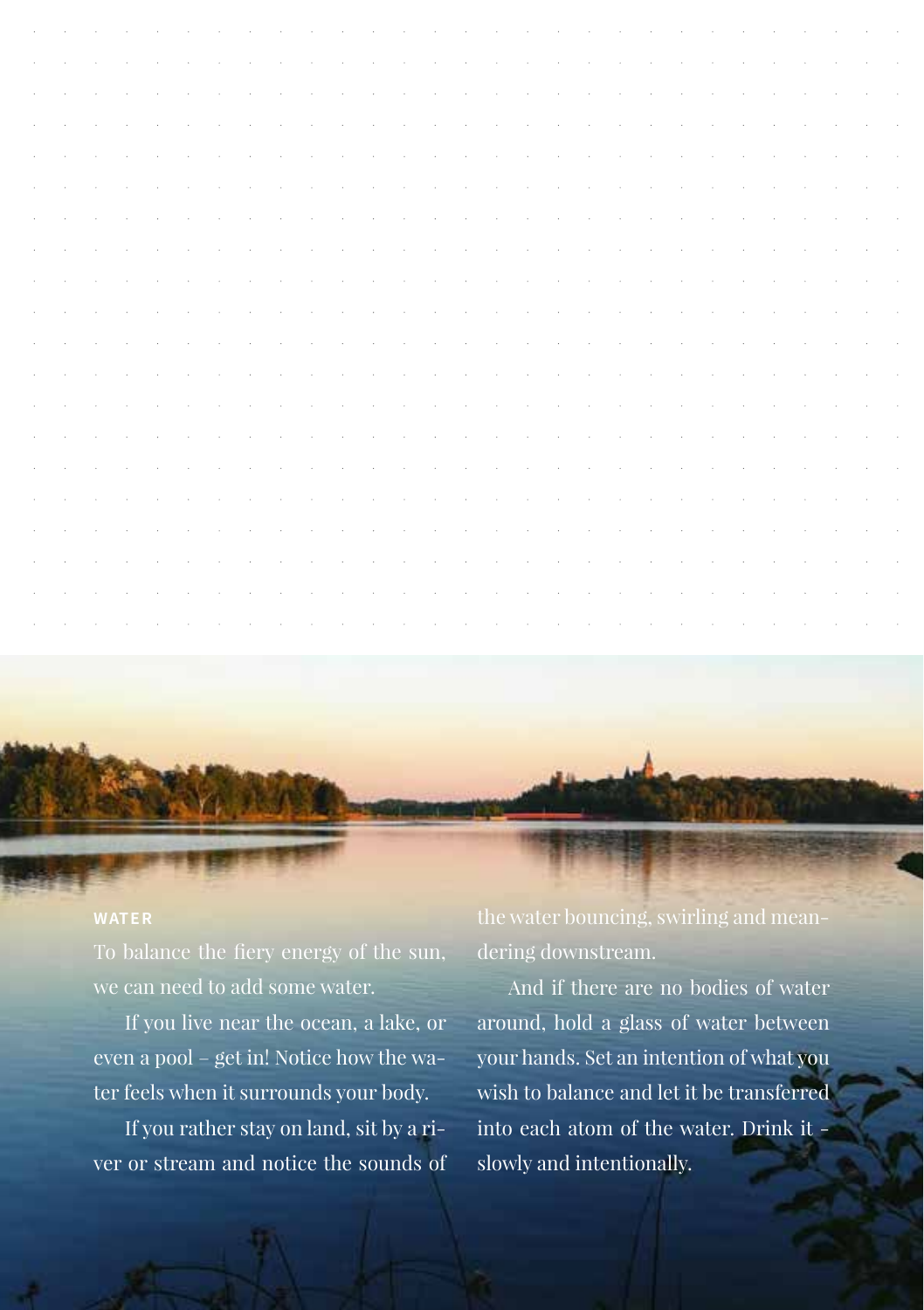# *Observe Discern Discover*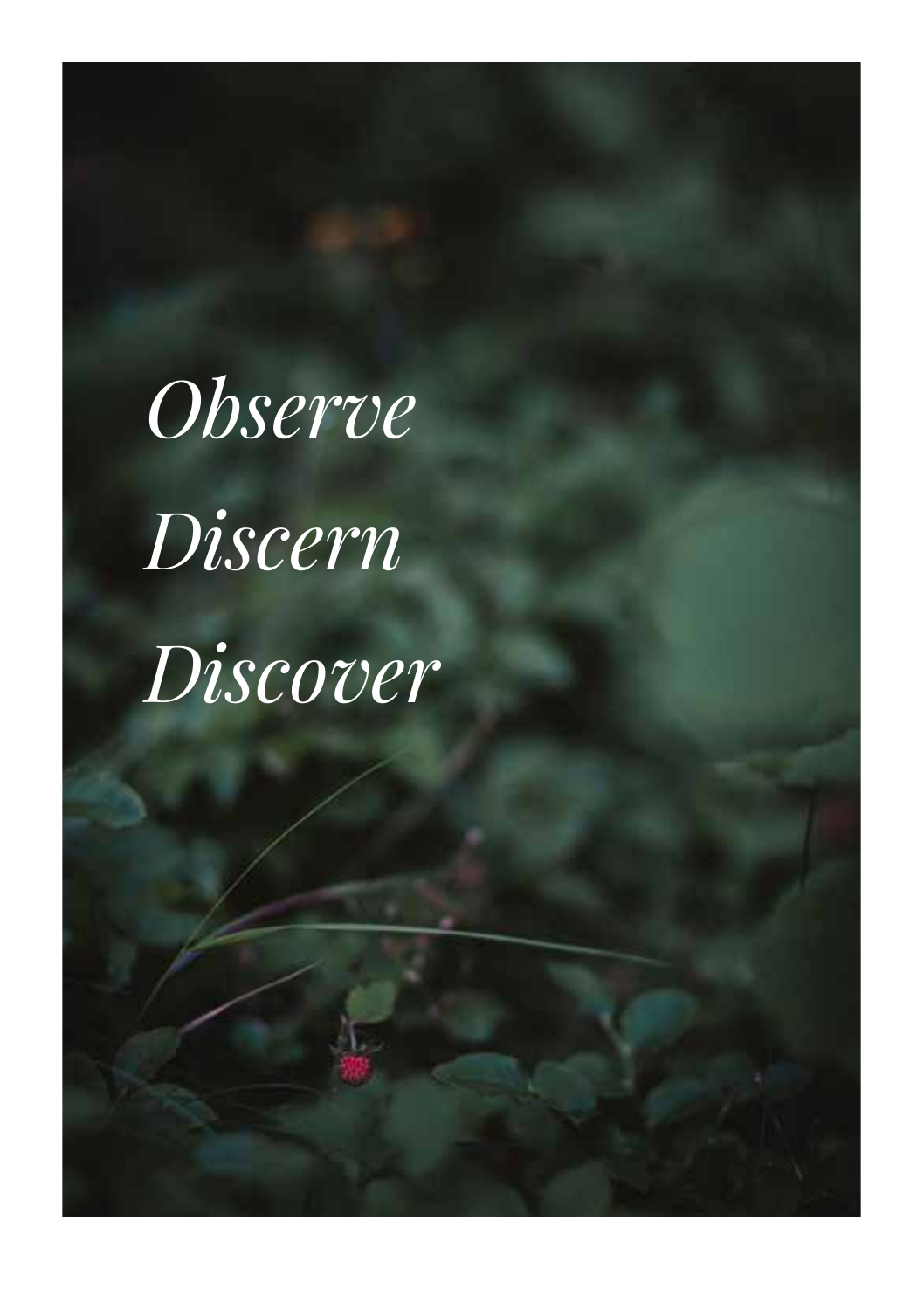### **OBSERVE, DISCERN & DISCOVER**

Nowadays it almost feels natural to focus on what is going on around us and outside us. The updates on social media and news can hold us in a constant state of following, chasing, and looking for outer advice or approval. And other's truths and actions flood our own trust and values.

And frankly – it feels difficult to not look for an answer before checking in with ourselves.

As every garden needs weeding - so do our outer and inner landscape.

Use the energy of this season to create momentum, direction and perspectives, with a foundation coming from how you want to be, feel and operate in your life.

Start with observing the balance of your inner and outer sources of guidance. What appears can feel uncomfortable and maybe even scary - so take your time.

There is no one right way to do this and if you have your own process, stick with it.

If not, the following pages invite you to explore, ponder and discern.

Create your way.

Do it at your pace.

And only if you want to.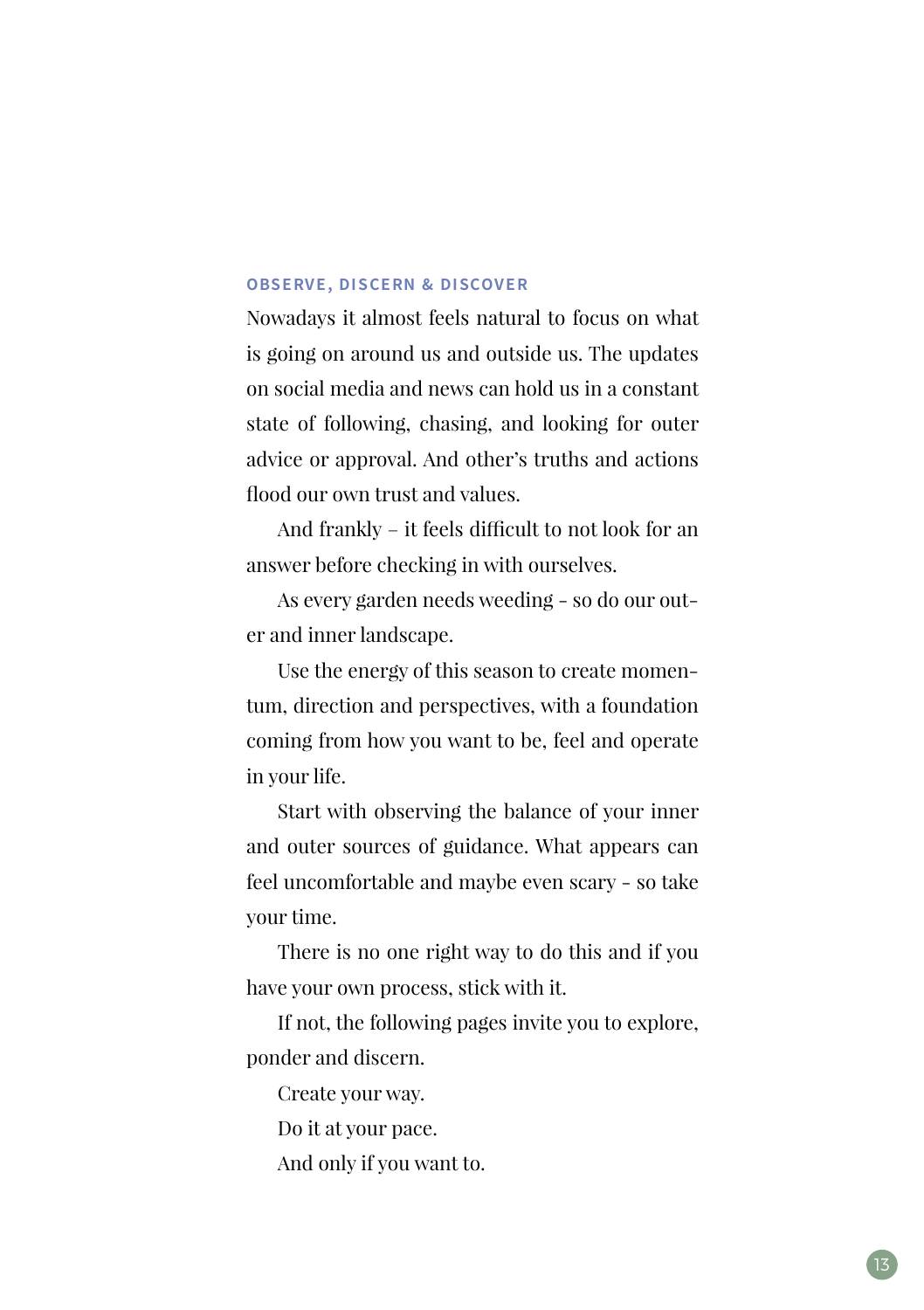|  |                                                                                                                       |  |  |  | WHAT DO YOU HEAR WHEN YOU LISTEN TO THE INITIAL INNER CHATTER?                                                |  |                                                                                                                                                                                                                                                                                                                                                                                                                                           |  |  |  |  |  |  |  |  |
|--|-----------------------------------------------------------------------------------------------------------------------|--|--|--|---------------------------------------------------------------------------------------------------------------|--|-------------------------------------------------------------------------------------------------------------------------------------------------------------------------------------------------------------------------------------------------------------------------------------------------------------------------------------------------------------------------------------------------------------------------------------------|--|--|--|--|--|--|--|--|
|  |                                                                                                                       |  |  |  |                                                                                                               |  |                                                                                                                                                                                                                                                                                                                                                                                                                                           |  |  |  |  |  |  |  |  |
|  |                                                                                                                       |  |  |  |                                                                                                               |  |                                                                                                                                                                                                                                                                                                                                                                                                                                           |  |  |  |  |  |  |  |  |
|  |                                                                                                                       |  |  |  |                                                                                                               |  |                                                                                                                                                                                                                                                                                                                                                                                                                                           |  |  |  |  |  |  |  |  |
|  |                                                                                                                       |  |  |  |                                                                                                               |  |                                                                                                                                                                                                                                                                                                                                                                                                                                           |  |  |  |  |  |  |  |  |
|  |                                                                                                                       |  |  |  |                                                                                                               |  |                                                                                                                                                                                                                                                                                                                                                                                                                                           |  |  |  |  |  |  |  |  |
|  |                                                                                                                       |  |  |  |                                                                                                               |  |                                                                                                                                                                                                                                                                                                                                                                                                                                           |  |  |  |  |  |  |  |  |
|  |                                                                                                                       |  |  |  |                                                                                                               |  |                                                                                                                                                                                                                                                                                                                                                                                                                                           |  |  |  |  |  |  |  |  |
|  |                                                                                                                       |  |  |  |                                                                                                               |  |                                                                                                                                                                                                                                                                                                                                                                                                                                           |  |  |  |  |  |  |  |  |
|  |                                                                                                                       |  |  |  |                                                                                                               |  |                                                                                                                                                                                                                                                                                                                                                                                                                                           |  |  |  |  |  |  |  |  |
|  |                                                                                                                       |  |  |  |                                                                                                               |  |                                                                                                                                                                                                                                                                                                                                                                                                                                           |  |  |  |  |  |  |  |  |
|  |                                                                                                                       |  |  |  |                                                                                                               |  |                                                                                                                                                                                                                                                                                                                                                                                                                                           |  |  |  |  |  |  |  |  |
|  |                                                                                                                       |  |  |  |                                                                                                               |  |                                                                                                                                                                                                                                                                                                                                                                                                                                           |  |  |  |  |  |  |  |  |
|  |                                                                                                                       |  |  |  |                                                                                                               |  |                                                                                                                                                                                                                                                                                                                                                                                                                                           |  |  |  |  |  |  |  |  |
|  |                                                                                                                       |  |  |  |                                                                                                               |  |                                                                                                                                                                                                                                                                                                                                                                                                                                           |  |  |  |  |  |  |  |  |
|  |                                                                                                                       |  |  |  |                                                                                                               |  |                                                                                                                                                                                                                                                                                                                                                                                                                                           |  |  |  |  |  |  |  |  |
|  |                                                                                                                       |  |  |  |                                                                                                               |  |                                                                                                                                                                                                                                                                                                                                                                                                                                           |  |  |  |  |  |  |  |  |
|  |                                                                                                                       |  |  |  | <b>CAN YOU LET GO BEYOND THE FIRST CHATTER? WHAT DO YOU HEAR?</b>                                             |  |                                                                                                                                                                                                                                                                                                                                                                                                                                           |  |  |  |  |  |  |  |  |
|  |                                                                                                                       |  |  |  |                                                                                                               |  |                                                                                                                                                                                                                                                                                                                                                                                                                                           |  |  |  |  |  |  |  |  |
|  |                                                                                                                       |  |  |  |                                                                                                               |  |                                                                                                                                                                                                                                                                                                                                                                                                                                           |  |  |  |  |  |  |  |  |
|  |                                                                                                                       |  |  |  |                                                                                                               |  |                                                                                                                                                                                                                                                                                                                                                                                                                                           |  |  |  |  |  |  |  |  |
|  |                                                                                                                       |  |  |  |                                                                                                               |  |                                                                                                                                                                                                                                                                                                                                                                                                                                           |  |  |  |  |  |  |  |  |
|  |                                                                                                                       |  |  |  |                                                                                                               |  |                                                                                                                                                                                                                                                                                                                                                                                                                                           |  |  |  |  |  |  |  |  |
|  |                                                                                                                       |  |  |  |                                                                                                               |  |                                                                                                                                                                                                                                                                                                                                                                                                                                           |  |  |  |  |  |  |  |  |
|  |                                                                                                                       |  |  |  |                                                                                                               |  |                                                                                                                                                                                                                                                                                                                                                                                                                                           |  |  |  |  |  |  |  |  |
|  |                                                                                                                       |  |  |  |                                                                                                               |  |                                                                                                                                                                                                                                                                                                                                                                                                                                           |  |  |  |  |  |  |  |  |
|  |                                                                                                                       |  |  |  |                                                                                                               |  |                                                                                                                                                                                                                                                                                                                                                                                                                                           |  |  |  |  |  |  |  |  |
|  |                                                                                                                       |  |  |  |                                                                                                               |  |                                                                                                                                                                                                                                                                                                                                                                                                                                           |  |  |  |  |  |  |  |  |
|  |                                                                                                                       |  |  |  |                                                                                                               |  |                                                                                                                                                                                                                                                                                                                                                                                                                                           |  |  |  |  |  |  |  |  |
|  |                                                                                                                       |  |  |  |                                                                                                               |  |                                                                                                                                                                                                                                                                                                                                                                                                                                           |  |  |  |  |  |  |  |  |
|  |                                                                                                                       |  |  |  | والمعاون والمعاون والمستقيل والمعارض والمتعاون والمعاون والمعاون والمعاون والمعاون والمعاون والمعاون والمعاون |  |                                                                                                                                                                                                                                                                                                                                                                                                                                           |  |  |  |  |  |  |  |  |
|  | والمتعارض والمتعارض والمتعارف والمتعارض والمتعارض والمعارض والمتعارض والمعارض والمعارض والمعارض والمتعارض             |  |  |  |                                                                                                               |  |                                                                                                                                                                                                                                                                                                                                                                                                                                           |  |  |  |  |  |  |  |  |
|  | والقاربة القاربة القرارة القرارة الفراغ القرارة الفراغ والقرارة الفراغ والقرارة الفراغ الفراغ والفراغ الفراغ والقرارة |  |  |  |                                                                                                               |  |                                                                                                                                                                                                                                                                                                                                                                                                                                           |  |  |  |  |  |  |  |  |
|  |                                                                                                                       |  |  |  | that is a simple property of the state of the state of the state of the state of the state of the             |  |                                                                                                                                                                                                                                                                                                                                                                                                                                           |  |  |  |  |  |  |  |  |
|  |                                                                                                                       |  |  |  |                                                                                                               |  | $\label{eq:2.1} \frac{1}{\sqrt{2}}\left(\frac{1}{\sqrt{2}}\right)^{2}=\frac{1}{\sqrt{2}}\left(\frac{1}{\sqrt{2}}\right)^{2}=\frac{1}{\sqrt{2}}\left(\frac{1}{\sqrt{2}}\right)^{2}=\frac{1}{\sqrt{2}}\left(\frac{1}{\sqrt{2}}\right)^{2}=\frac{1}{\sqrt{2}}\left(\frac{1}{\sqrt{2}}\right)^{2}=\frac{1}{\sqrt{2}}\left(\frac{1}{\sqrt{2}}\right)^{2}=\frac{1}{\sqrt{2}}\left(\frac{1}{\sqrt{2}}\right)^{2}=\frac{1}{\sqrt{2}}\left(\frac{$ |  |  |  |  |  |  |  |  |
|  |                                                                                                                       |  |  |  |                                                                                                               |  |                                                                                                                                                                                                                                                                                                                                                                                                                                           |  |  |  |  |  |  |  |  |
|  |                                                                                                                       |  |  |  |                                                                                                               |  |                                                                                                                                                                                                                                                                                                                                                                                                                                           |  |  |  |  |  |  |  |  |
|  | · Observe                                                                                                             |  |  |  |                                                                                                               |  |                                                                                                                                                                                                                                                                                                                                                                                                                                           |  |  |  |  |  |  |  |  |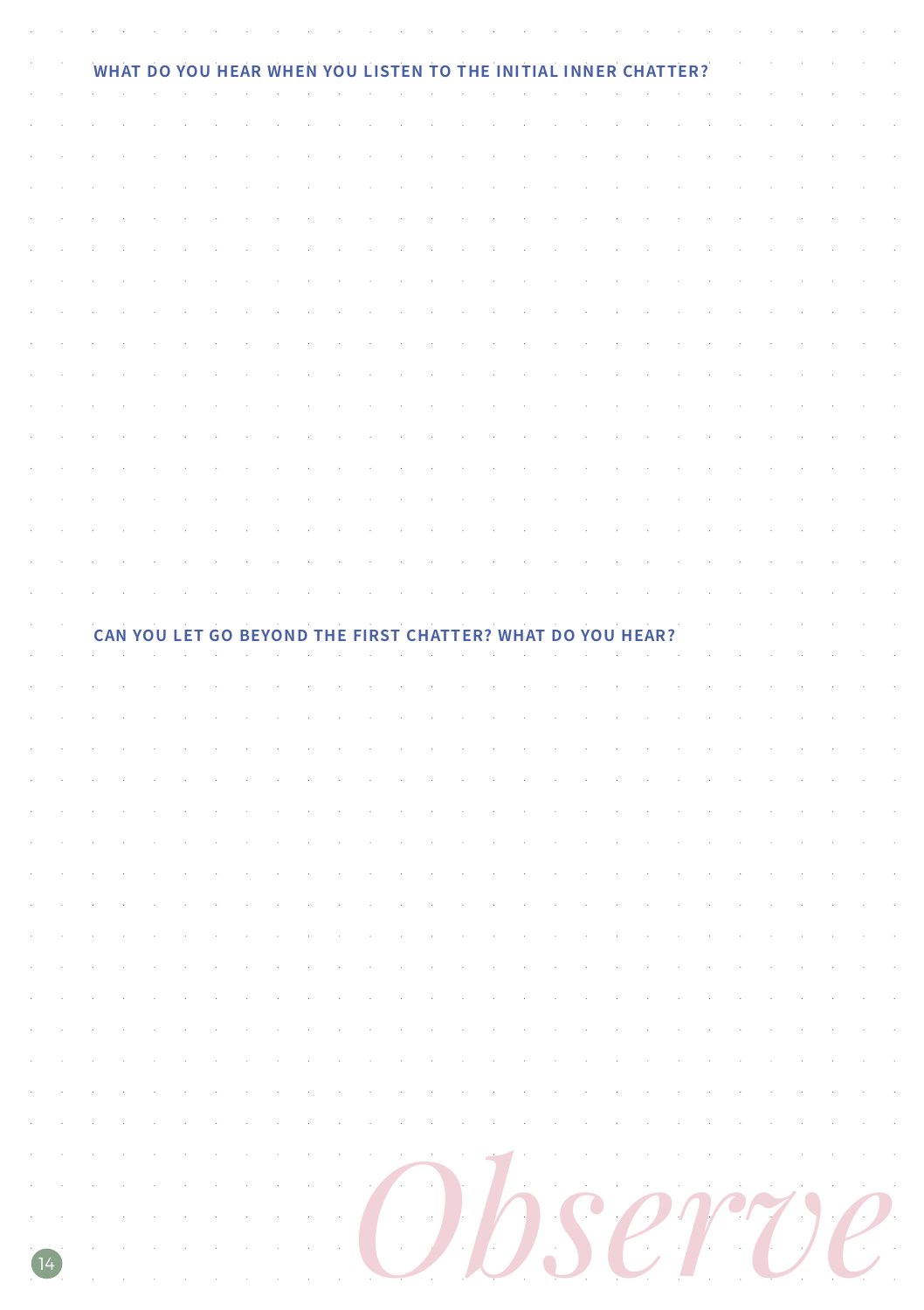|  |                                       |  |  |  |  |  | HOW WOULD YOU DESCRIBE YOUR INNER DIALOGUE? DOES IT HAVE A TONE, CREATE A |  |  |  |  |  |    |  |
|--|---------------------------------------|--|--|--|--|--|---------------------------------------------------------------------------|--|--|--|--|--|----|--|
|  | FEELING, SOUND LIKE SOMEONE YOU KNOW? |  |  |  |  |  |                                                                           |  |  |  |  |  |    |  |
|  |                                       |  |  |  |  |  |                                                                           |  |  |  |  |  |    |  |
|  |                                       |  |  |  |  |  |                                                                           |  |  |  |  |  |    |  |
|  |                                       |  |  |  |  |  |                                                                           |  |  |  |  |  |    |  |
|  |                                       |  |  |  |  |  |                                                                           |  |  |  |  |  |    |  |
|  |                                       |  |  |  |  |  |                                                                           |  |  |  |  |  |    |  |
|  |                                       |  |  |  |  |  |                                                                           |  |  |  |  |  |    |  |
|  |                                       |  |  |  |  |  |                                                                           |  |  |  |  |  |    |  |
|  |                                       |  |  |  |  |  |                                                                           |  |  |  |  |  |    |  |
|  |                                       |  |  |  |  |  |                                                                           |  |  |  |  |  |    |  |
|  |                                       |  |  |  |  |  |                                                                           |  |  |  |  |  |    |  |
|  |                                       |  |  |  |  |  |                                                                           |  |  |  |  |  |    |  |
|  |                                       |  |  |  |  |  |                                                                           |  |  |  |  |  |    |  |
|  |                                       |  |  |  |  |  |                                                                           |  |  |  |  |  |    |  |
|  |                                       |  |  |  |  |  |                                                                           |  |  |  |  |  |    |  |
|  |                                       |  |  |  |  |  |                                                                           |  |  |  |  |  |    |  |
|  |                                       |  |  |  |  |  |                                                                           |  |  |  |  |  |    |  |
|  |                                       |  |  |  |  |  | ARE YOU PUSHING SOME THOUGHTS TO THE SIDE-LINE? OVER AND OVER AGAIN? WHY? |  |  |  |  |  |    |  |
|  |                                       |  |  |  |  |  |                                                                           |  |  |  |  |  |    |  |
|  |                                       |  |  |  |  |  |                                                                           |  |  |  |  |  |    |  |
|  |                                       |  |  |  |  |  |                                                                           |  |  |  |  |  |    |  |
|  |                                       |  |  |  |  |  |                                                                           |  |  |  |  |  |    |  |
|  |                                       |  |  |  |  |  |                                                                           |  |  |  |  |  |    |  |
|  |                                       |  |  |  |  |  |                                                                           |  |  |  |  |  |    |  |
|  |                                       |  |  |  |  |  |                                                                           |  |  |  |  |  |    |  |
|  |                                       |  |  |  |  |  |                                                                           |  |  |  |  |  |    |  |
|  |                                       |  |  |  |  |  |                                                                           |  |  |  |  |  |    |  |
|  |                                       |  |  |  |  |  |                                                                           |  |  |  |  |  |    |  |
|  |                                       |  |  |  |  |  |                                                                           |  |  |  |  |  |    |  |
|  |                                       |  |  |  |  |  |                                                                           |  |  |  |  |  |    |  |
|  |                                       |  |  |  |  |  |                                                                           |  |  |  |  |  |    |  |
|  |                                       |  |  |  |  |  |                                                                           |  |  |  |  |  |    |  |
|  |                                       |  |  |  |  |  |                                                                           |  |  |  |  |  |    |  |
|  |                                       |  |  |  |  |  |                                                                           |  |  |  |  |  |    |  |
|  |                                       |  |  |  |  |  |                                                                           |  |  |  |  |  |    |  |
|  |                                       |  |  |  |  |  |                                                                           |  |  |  |  |  |    |  |
|  |                                       |  |  |  |  |  |                                                                           |  |  |  |  |  |    |  |
|  |                                       |  |  |  |  |  |                                                                           |  |  |  |  |  |    |  |
|  |                                       |  |  |  |  |  | Observe                                                                   |  |  |  |  |  | 15 |  |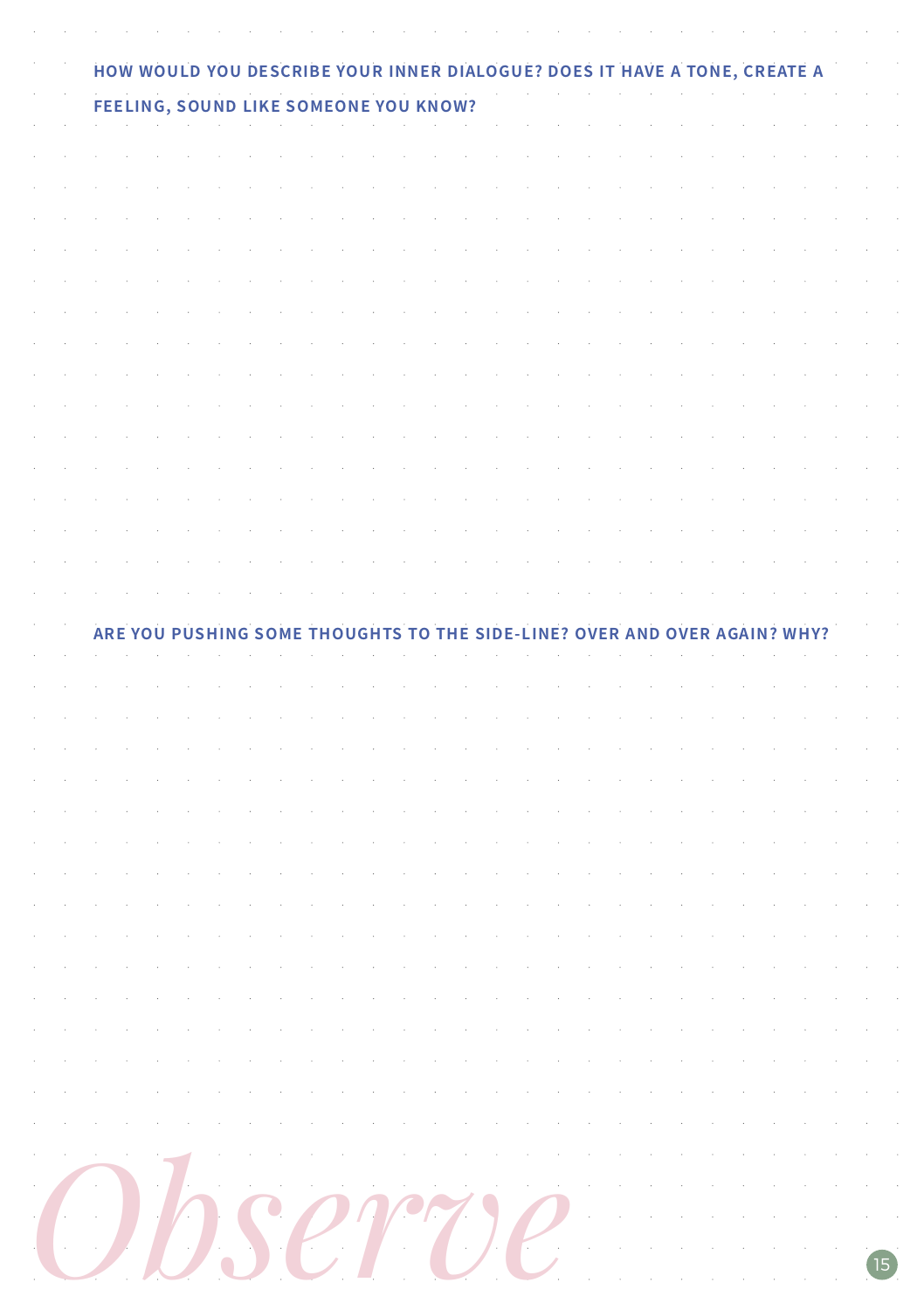| <b>IS YOUR INN</b><br><b>HOW? AND IF NOT, WHY?</b><br>CAN YOU IDENTIFY THOUGHTS THAT COME FROM YOURSELF, AND THE ONES ORIGINA-<br>TING FROM SOMEONE ELSE? |  |  |  |  |  |  |  |  |  |  |  |  |  |  |  |
|-----------------------------------------------------------------------------------------------------------------------------------------------------------|--|--|--|--|--|--|--|--|--|--|--|--|--|--|--|
|                                                                                                                                                           |  |  |  |  |  |  |  |  |  |  |  |  |  |  |  |
|                                                                                                                                                           |  |  |  |  |  |  |  |  |  |  |  |  |  |  |  |
|                                                                                                                                                           |  |  |  |  |  |  |  |  |  |  |  |  |  |  |  |
|                                                                                                                                                           |  |  |  |  |  |  |  |  |  |  |  |  |  |  |  |
|                                                                                                                                                           |  |  |  |  |  |  |  |  |  |  |  |  |  |  |  |
|                                                                                                                                                           |  |  |  |  |  |  |  |  |  |  |  |  |  |  |  |
|                                                                                                                                                           |  |  |  |  |  |  |  |  |  |  |  |  |  |  |  |
|                                                                                                                                                           |  |  |  |  |  |  |  |  |  |  |  |  |  |  |  |
|                                                                                                                                                           |  |  |  |  |  |  |  |  |  |  |  |  |  |  |  |
|                                                                                                                                                           |  |  |  |  |  |  |  |  |  |  |  |  |  |  |  |
|                                                                                                                                                           |  |  |  |  |  |  |  |  |  |  |  |  |  |  |  |
|                                                                                                                                                           |  |  |  |  |  |  |  |  |  |  |  |  |  |  |  |
|                                                                                                                                                           |  |  |  |  |  |  |  |  |  |  |  |  |  |  |  |
|                                                                                                                                                           |  |  |  |  |  |  |  |  |  |  |  |  |  |  |  |
|                                                                                                                                                           |  |  |  |  |  |  |  |  |  |  |  |  |  |  |  |
|                                                                                                                                                           |  |  |  |  |  |  |  |  |  |  |  |  |  |  |  |
|                                                                                                                                                           |  |  |  |  |  |  |  |  |  |  |  |  |  |  |  |
|                                                                                                                                                           |  |  |  |  |  |  |  |  |  |  |  |  |  |  |  |
|                                                                                                                                                           |  |  |  |  |  |  |  |  |  |  |  |  |  |  |  |
|                                                                                                                                                           |  |  |  |  |  |  |  |  |  |  |  |  |  |  |  |
|                                                                                                                                                           |  |  |  |  |  |  |  |  |  |  |  |  |  |  |  |
|                                                                                                                                                           |  |  |  |  |  |  |  |  |  |  |  |  |  |  |  |
|                                                                                                                                                           |  |  |  |  |  |  |  |  |  |  |  |  |  |  |  |
|                                                                                                                                                           |  |  |  |  |  |  |  |  |  |  |  |  |  |  |  |
|                                                                                                                                                           |  |  |  |  |  |  |  |  |  |  |  |  |  |  |  |
|                                                                                                                                                           |  |  |  |  |  |  |  |  |  |  |  |  |  |  |  |
|                                                                                                                                                           |  |  |  |  |  |  |  |  |  |  |  |  |  |  |  |
|                                                                                                                                                           |  |  |  |  |  |  |  |  |  |  |  |  |  |  |  |
|                                                                                                                                                           |  |  |  |  |  |  |  |  |  |  |  |  |  |  |  |
|                                                                                                                                                           |  |  |  |  |  |  |  |  |  |  |  |  |  |  |  |
|                                                                                                                                                           |  |  |  |  |  |  |  |  |  |  |  |  |  |  |  |
| المحافظ والمستقر والمتعارض والمتعارض والمتعارض والمتعارض والمتعارض والمتعارض والمتعارض والمتعارض والمتعارض                                                |  |  |  |  |  |  |  |  |  |  |  |  |  |  |  |
|                                                                                                                                                           |  |  |  |  |  |  |  |  |  |  |  |  |  |  |  |
| the contract of the contract of the contract of the contract of the contract of the contract of                                                           |  |  |  |  |  |  |  |  |  |  |  |  |  |  |  |
| the contract of the contract of the contract of the                                                                                                       |  |  |  |  |  |  |  |  |  |  |  |  |  |  |  |
| $\mathcal{A}$ and $\mathcal{A}$ are the set of the set of the set of $\mathcal{A}$                                                                        |  |  |  |  |  |  |  |  |  |  |  |  |  |  |  |
|                                                                                                                                                           |  |  |  |  |  |  |  |  |  |  |  |  |  |  |  |
|                                                                                                                                                           |  |  |  |  |  |  |  |  |  |  |  |  |  |  |  |
|                                                                                                                                                           |  |  |  |  |  |  |  |  |  |  |  |  |  |  |  |
| Discern<br>16                                                                                                                                             |  |  |  |  |  |  |  |  |  |  |  |  |  |  |  |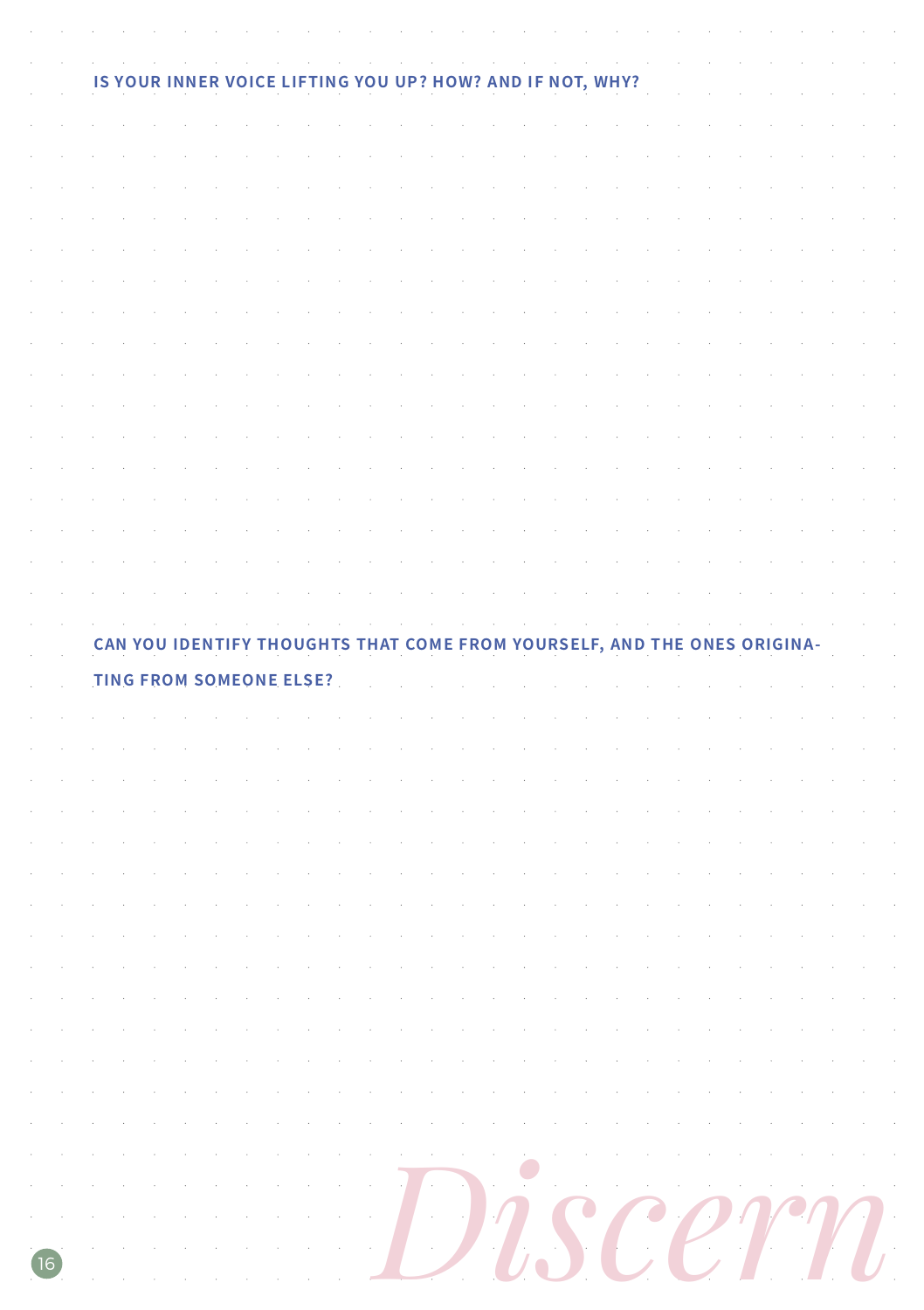|  |        |  |                                     |  |                                  |  |  | ARE THERE ANY CLASHES BETWEEN WHAT YOU ARE THINKING AND HOW YOU ACT?                                                |  |  |                             |                                                 |  |  |                          |        |
|--|--------|--|-------------------------------------|--|----------------------------------|--|--|---------------------------------------------------------------------------------------------------------------------|--|--|-----------------------------|-------------------------------------------------|--|--|--------------------------|--------|
|  |        |  |                                     |  |                                  |  |  |                                                                                                                     |  |  |                             |                                                 |  |  |                          |        |
|  |        |  |                                     |  |                                  |  |  |                                                                                                                     |  |  |                             |                                                 |  |  |                          |        |
|  |        |  |                                     |  |                                  |  |  |                                                                                                                     |  |  |                             |                                                 |  |  |                          |        |
|  |        |  |                                     |  |                                  |  |  |                                                                                                                     |  |  |                             |                                                 |  |  |                          |        |
|  |        |  |                                     |  |                                  |  |  |                                                                                                                     |  |  |                             |                                                 |  |  |                          |        |
|  |        |  |                                     |  |                                  |  |  |                                                                                                                     |  |  |                             |                                                 |  |  |                          |        |
|  |        |  |                                     |  |                                  |  |  |                                                                                                                     |  |  |                             |                                                 |  |  |                          |        |
|  |        |  |                                     |  |                                  |  |  |                                                                                                                     |  |  |                             |                                                 |  |  |                          |        |
|  |        |  |                                     |  |                                  |  |  |                                                                                                                     |  |  |                             |                                                 |  |  |                          |        |
|  |        |  |                                     |  |                                  |  |  |                                                                                                                     |  |  |                             |                                                 |  |  |                          |        |
|  |        |  |                                     |  |                                  |  |  |                                                                                                                     |  |  |                             |                                                 |  |  |                          |        |
|  |        |  |                                     |  |                                  |  |  |                                                                                                                     |  |  |                             |                                                 |  |  |                          |        |
|  |        |  |                                     |  |                                  |  |  |                                                                                                                     |  |  |                             |                                                 |  |  |                          |        |
|  |        |  |                                     |  |                                  |  |  |                                                                                                                     |  |  |                             |                                                 |  |  |                          |        |
|  |        |  |                                     |  |                                  |  |  |                                                                                                                     |  |  |                             |                                                 |  |  |                          |        |
|  |        |  |                                     |  |                                  |  |  |                                                                                                                     |  |  |                             |                                                 |  |  |                          |        |
|  |        |  |                                     |  |                                  |  |  |                                                                                                                     |  |  |                             |                                                 |  |  |                          |        |
|  |        |  |                                     |  | <b>WHAT THOUGHTS FEEL BURIED</b> |  |  | <b>OR FORGOTTEN? IS IT</b>                                                                                          |  |  | TIME TO BRING THEM INTO THE |                                                 |  |  |                          |        |
|  |        |  |                                     |  |                                  |  |  |                                                                                                                     |  |  |                             |                                                 |  |  |                          |        |
|  | LIGHT? |  |                                     |  |                                  |  |  |                                                                                                                     |  |  |                             |                                                 |  |  |                          |        |
|  |        |  |                                     |  |                                  |  |  |                                                                                                                     |  |  |                             |                                                 |  |  |                          |        |
|  |        |  |                                     |  |                                  |  |  |                                                                                                                     |  |  |                             |                                                 |  |  |                          |        |
|  |        |  |                                     |  |                                  |  |  |                                                                                                                     |  |  |                             |                                                 |  |  |                          |        |
|  |        |  |                                     |  |                                  |  |  |                                                                                                                     |  |  |                             |                                                 |  |  |                          |        |
|  |        |  |                                     |  |                                  |  |  |                                                                                                                     |  |  |                             |                                                 |  |  |                          |        |
|  |        |  |                                     |  |                                  |  |  |                                                                                                                     |  |  |                             |                                                 |  |  |                          |        |
|  |        |  |                                     |  |                                  |  |  |                                                                                                                     |  |  |                             |                                                 |  |  |                          |        |
|  |        |  |                                     |  |                                  |  |  |                                                                                                                     |  |  |                             |                                                 |  |  |                          |        |
|  |        |  |                                     |  |                                  |  |  |                                                                                                                     |  |  |                             |                                                 |  |  |                          |        |
|  |        |  |                                     |  |                                  |  |  |                                                                                                                     |  |  |                             |                                                 |  |  |                          |        |
|  |        |  |                                     |  |                                  |  |  | الحارف والمعارف والمعارف والمرابع المعارف والمعارف والمعارف والمعارف والمعارف والقارف والمعارف والمعارف             |  |  |                             |                                                 |  |  |                          |        |
|  |        |  |                                     |  |                                  |  |  | المقاربة والمقاربة والمقاربة والمقاربة والمقاربة والقاربة والمقاربة والقاربة والمقاربة والمقاربة والمقاربة والمقار  |  |  |                             |                                                 |  |  |                          | $\sim$ |
|  |        |  |                                     |  |                                  |  |  | the contract of the contract of the contract of the contract of the contract of the contract of the contract of the |  |  |                             |                                                 |  |  | $\sim 10^{-1}$ m $^{-1}$ |        |
|  |        |  | the contract of the contract of the |  |                                  |  |  | والمتواصل والمستقيل والمستقيل والمستقيل والمستقيل والمستقيل والمستقيل والمستقيل والمستقيل والمستقيل والمستقيل       |  |  |                             |                                                 |  |  |                          |        |
|  |        |  |                                     |  |                                  |  |  | the second contract of the contract of the contract of                                                              |  |  |                             |                                                 |  |  |                          |        |
|  |        |  |                                     |  |                                  |  |  | $\mathcal{A}$ is a simple polarization of the simple space of $\mathcal{A}$ , and $\mathcal{A}$                     |  |  |                             | the second control of the second control of the |  |  |                          |        |
|  |        |  |                                     |  |                                  |  |  |                                                                                                                     |  |  |                             |                                                 |  |  |                          |        |
|  |        |  |                                     |  |                                  |  |  |                                                                                                                     |  |  |                             |                                                 |  |  |                          |        |
|  |        |  |                                     |  |                                  |  |  | <i>Discern</i>                                                                                                      |  |  |                             |                                                 |  |  | $\left[17\right]$        |        |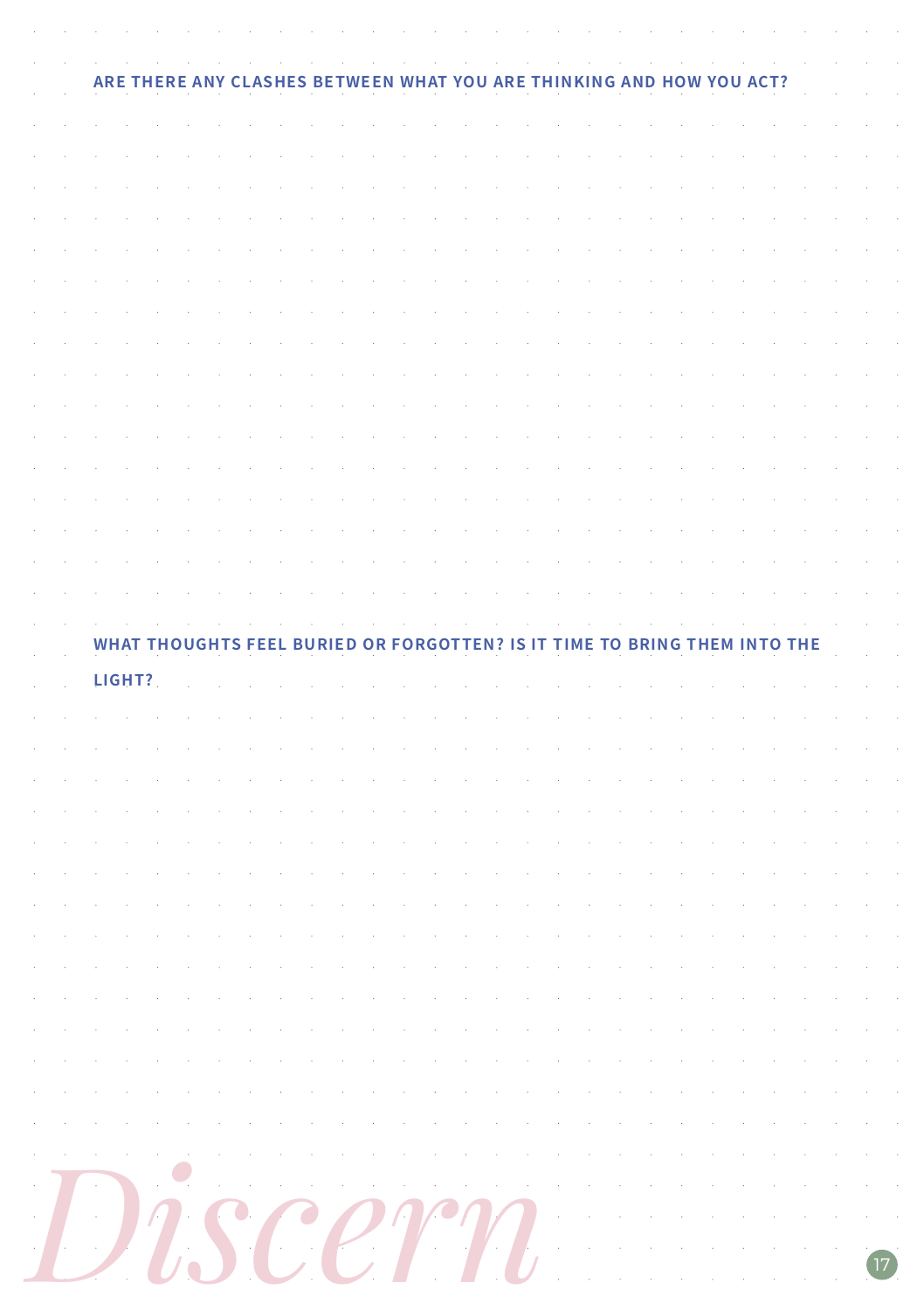|    |  |                        |  |  |  |                    |                          |  |  |  | IF NO ONE IS JUDGING, WATCHING OR COMPARING YOU, WHAT DOES YOUR INNER                                   |  |  |  |  |
|----|--|------------------------|--|--|--|--------------------|--------------------------|--|--|--|---------------------------------------------------------------------------------------------------------|--|--|--|--|
|    |  | <b>VOICE TELL YOU?</b> |  |  |  |                    |                          |  |  |  |                                                                                                         |  |  |  |  |
|    |  |                        |  |  |  |                    |                          |  |  |  |                                                                                                         |  |  |  |  |
|    |  |                        |  |  |  |                    |                          |  |  |  |                                                                                                         |  |  |  |  |
|    |  |                        |  |  |  |                    |                          |  |  |  |                                                                                                         |  |  |  |  |
|    |  |                        |  |  |  |                    |                          |  |  |  |                                                                                                         |  |  |  |  |
|    |  |                        |  |  |  |                    |                          |  |  |  |                                                                                                         |  |  |  |  |
|    |  |                        |  |  |  |                    |                          |  |  |  |                                                                                                         |  |  |  |  |
|    |  |                        |  |  |  |                    |                          |  |  |  |                                                                                                         |  |  |  |  |
|    |  |                        |  |  |  |                    |                          |  |  |  |                                                                                                         |  |  |  |  |
|    |  |                        |  |  |  |                    |                          |  |  |  |                                                                                                         |  |  |  |  |
|    |  |                        |  |  |  |                    |                          |  |  |  |                                                                                                         |  |  |  |  |
|    |  |                        |  |  |  |                    |                          |  |  |  |                                                                                                         |  |  |  |  |
|    |  |                        |  |  |  |                    |                          |  |  |  |                                                                                                         |  |  |  |  |
|    |  |                        |  |  |  |                    |                          |  |  |  |                                                                                                         |  |  |  |  |
|    |  |                        |  |  |  |                    |                          |  |  |  |                                                                                                         |  |  |  |  |
|    |  |                        |  |  |  |                    |                          |  |  |  |                                                                                                         |  |  |  |  |
|    |  |                        |  |  |  |                    |                          |  |  |  |                                                                                                         |  |  |  |  |
|    |  |                        |  |  |  |                    |                          |  |  |  |                                                                                                         |  |  |  |  |
|    |  |                        |  |  |  |                    |                          |  |  |  | DO YOU SEE YOURSELF DIFFERENTLY WHEN YOU'RE BY YOURSELF? COMPARED TO                                    |  |  |  |  |
|    |  |                        |  |  |  |                    |                          |  |  |  |                                                                                                         |  |  |  |  |
|    |  |                        |  |  |  |                    |                          |  |  |  | WHAT YOU THINK ABOUT YOURSELF WHEN YOU ARE AROUND PEOPLE? WHAT DIFFERS?                                 |  |  |  |  |
|    |  |                        |  |  |  |                    |                          |  |  |  |                                                                                                         |  |  |  |  |
|    |  |                        |  |  |  |                    |                          |  |  |  |                                                                                                         |  |  |  |  |
|    |  |                        |  |  |  |                    |                          |  |  |  |                                                                                                         |  |  |  |  |
|    |  |                        |  |  |  |                    |                          |  |  |  |                                                                                                         |  |  |  |  |
|    |  |                        |  |  |  |                    |                          |  |  |  |                                                                                                         |  |  |  |  |
|    |  |                        |  |  |  |                    |                          |  |  |  |                                                                                                         |  |  |  |  |
|    |  |                        |  |  |  |                    |                          |  |  |  |                                                                                                         |  |  |  |  |
|    |  |                        |  |  |  |                    |                          |  |  |  |                                                                                                         |  |  |  |  |
|    |  |                        |  |  |  |                    |                          |  |  |  |                                                                                                         |  |  |  |  |
|    |  |                        |  |  |  |                    |                          |  |  |  |                                                                                                         |  |  |  |  |
|    |  |                        |  |  |  |                    |                          |  |  |  |                                                                                                         |  |  |  |  |
|    |  |                        |  |  |  |                    |                          |  |  |  | the contract of the contract of the contract of the contract of the contract of the contract of the     |  |  |  |  |
|    |  |                        |  |  |  |                    |                          |  |  |  |                                                                                                         |  |  |  |  |
|    |  |                        |  |  |  |                    |                          |  |  |  |                                                                                                         |  |  |  |  |
|    |  |                        |  |  |  | and the control of |                          |  |  |  |                                                                                                         |  |  |  |  |
|    |  |                        |  |  |  |                    |                          |  |  |  |                                                                                                         |  |  |  |  |
|    |  |                        |  |  |  |                    | $\overline{\phantom{a}}$ |  |  |  |                                                                                                         |  |  |  |  |
|    |  |                        |  |  |  |                    |                          |  |  |  | $\mathcal{O}(10^{-10})$ . The second constraints of the second constraints of the second constraints of |  |  |  |  |
|    |  |                        |  |  |  |                    |                          |  |  |  |                                                                                                         |  |  |  |  |
| 18 |  |                        |  |  |  |                    |                          |  |  |  | Discover                                                                                                |  |  |  |  |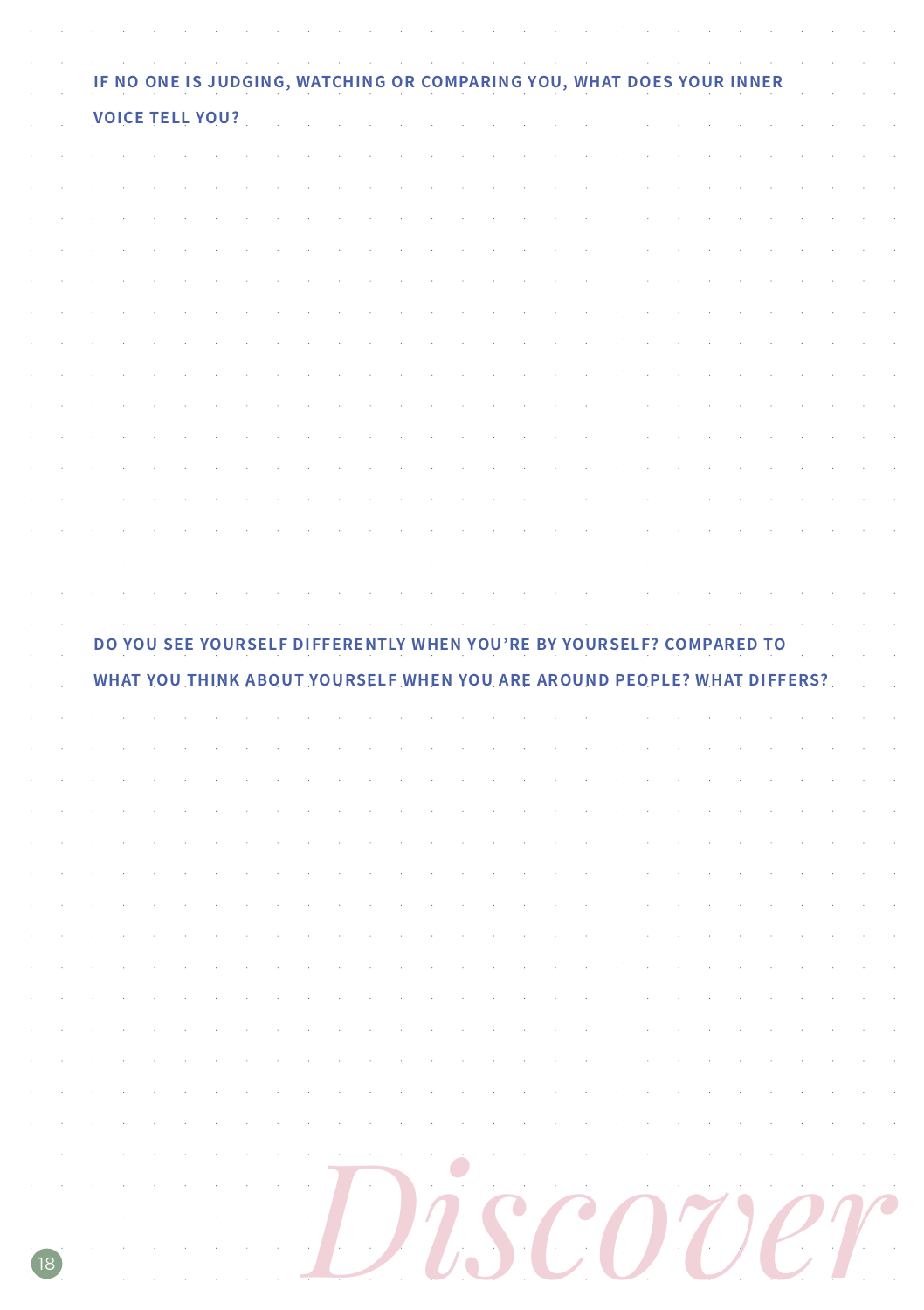|  |  |                 |  |  |                                     |  |  |  | WHAT THOUGHTS DO YOU NEED TO STOP FORCING OR HAVE MORE PATIENCE WITH?                                                                |  |   |  |                     |  |                               |  |
|--|--|-----------------|--|--|-------------------------------------|--|--|--|--------------------------------------------------------------------------------------------------------------------------------------|--|---|--|---------------------|--|-------------------------------|--|
|  |  |                 |  |  |                                     |  |  |  |                                                                                                                                      |  |   |  |                     |  |                               |  |
|  |  |                 |  |  |                                     |  |  |  |                                                                                                                                      |  |   |  |                     |  |                               |  |
|  |  |                 |  |  |                                     |  |  |  |                                                                                                                                      |  |   |  |                     |  |                               |  |
|  |  |                 |  |  |                                     |  |  |  |                                                                                                                                      |  |   |  |                     |  |                               |  |
|  |  |                 |  |  |                                     |  |  |  |                                                                                                                                      |  |   |  |                     |  |                               |  |
|  |  |                 |  |  |                                     |  |  |  |                                                                                                                                      |  |   |  |                     |  |                               |  |
|  |  |                 |  |  |                                     |  |  |  |                                                                                                                                      |  |   |  |                     |  |                               |  |
|  |  |                 |  |  |                                     |  |  |  |                                                                                                                                      |  |   |  |                     |  |                               |  |
|  |  |                 |  |  |                                     |  |  |  |                                                                                                                                      |  |   |  |                     |  |                               |  |
|  |  |                 |  |  |                                     |  |  |  |                                                                                                                                      |  |   |  |                     |  |                               |  |
|  |  |                 |  |  |                                     |  |  |  |                                                                                                                                      |  |   |  |                     |  |                               |  |
|  |  |                 |  |  |                                     |  |  |  |                                                                                                                                      |  |   |  |                     |  |                               |  |
|  |  |                 |  |  |                                     |  |  |  |                                                                                                                                      |  |   |  |                     |  |                               |  |
|  |  |                 |  |  |                                     |  |  |  |                                                                                                                                      |  |   |  |                     |  |                               |  |
|  |  |                 |  |  |                                     |  |  |  |                                                                                                                                      |  |   |  |                     |  |                               |  |
|  |  |                 |  |  |                                     |  |  |  |                                                                                                                                      |  |   |  |                     |  |                               |  |
|  |  |                 |  |  |                                     |  |  |  |                                                                                                                                      |  |   |  |                     |  |                               |  |
|  |  |                 |  |  |                                     |  |  |  |                                                                                                                                      |  |   |  |                     |  |                               |  |
|  |  |                 |  |  | <b>WHEN DO YOU FEEL GREAT ABOUT</b> |  |  |  | <b>RSELF? AND CAN YOU N</b>                                                                                                          |  | Е |  | <b>WHAT CREATES</b> |  |                               |  |
|  |  | THOSE FEELINGS? |  |  |                                     |  |  |  |                                                                                                                                      |  |   |  |                     |  |                               |  |
|  |  |                 |  |  |                                     |  |  |  |                                                                                                                                      |  |   |  |                     |  |                               |  |
|  |  |                 |  |  |                                     |  |  |  |                                                                                                                                      |  |   |  |                     |  |                               |  |
|  |  |                 |  |  |                                     |  |  |  |                                                                                                                                      |  |   |  |                     |  |                               |  |
|  |  |                 |  |  |                                     |  |  |  |                                                                                                                                      |  |   |  |                     |  |                               |  |
|  |  |                 |  |  |                                     |  |  |  |                                                                                                                                      |  |   |  |                     |  |                               |  |
|  |  |                 |  |  |                                     |  |  |  |                                                                                                                                      |  |   |  |                     |  |                               |  |
|  |  |                 |  |  |                                     |  |  |  |                                                                                                                                      |  |   |  |                     |  |                               |  |
|  |  |                 |  |  |                                     |  |  |  |                                                                                                                                      |  |   |  |                     |  |                               |  |
|  |  |                 |  |  |                                     |  |  |  |                                                                                                                                      |  |   |  |                     |  |                               |  |
|  |  |                 |  |  |                                     |  |  |  |                                                                                                                                      |  |   |  |                     |  |                               |  |
|  |  |                 |  |  |                                     |  |  |  |                                                                                                                                      |  |   |  |                     |  |                               |  |
|  |  |                 |  |  |                                     |  |  |  |                                                                                                                                      |  |   |  |                     |  |                               |  |
|  |  |                 |  |  |                                     |  |  |  | المحافظ والمحافظ والمحافظ والمحافظ والمحافظ والمحافظ والمحافظ والمحافظ والمحافظ والمحافظ والمحافظ والمحافظ                           |  |   |  |                     |  |                               |  |
|  |  |                 |  |  |                                     |  |  |  | والمناوي والمتواصل والمتاريخ الفراد والتواصل والقرار والتواصل والتواصل والتواصل والتواصل والقرار والتواصل                            |  |   |  |                     |  |                               |  |
|  |  |                 |  |  |                                     |  |  |  | the contract of the contract of the contract of the contract of the contract of the contract of the contract of                      |  |   |  |                     |  |                               |  |
|  |  |                 |  |  |                                     |  |  |  |                                                                                                                                      |  |   |  |                     |  |                               |  |
|  |  |                 |  |  |                                     |  |  |  |                                                                                                                                      |  |   |  |                     |  |                               |  |
|  |  |                 |  |  |                                     |  |  |  | $\mathcal{O}(\mathcal{A})$ and $\mathcal{O}(\mathcal{A})$ is a subset of the set of the set of the set of $\mathcal{O}(\mathcal{A})$ |  |   |  |                     |  |                               |  |
|  |  |                 |  |  |                                     |  |  |  |                                                                                                                                      |  |   |  |                     |  |                               |  |
|  |  |                 |  |  |                                     |  |  |  |                                                                                                                                      |  |   |  |                     |  |                               |  |
|  |  |                 |  |  |                                     |  |  |  | Discover                                                                                                                             |  |   |  | $\frac{1}{2}$       |  | $\left( \frac{19}{2} \right)$ |  |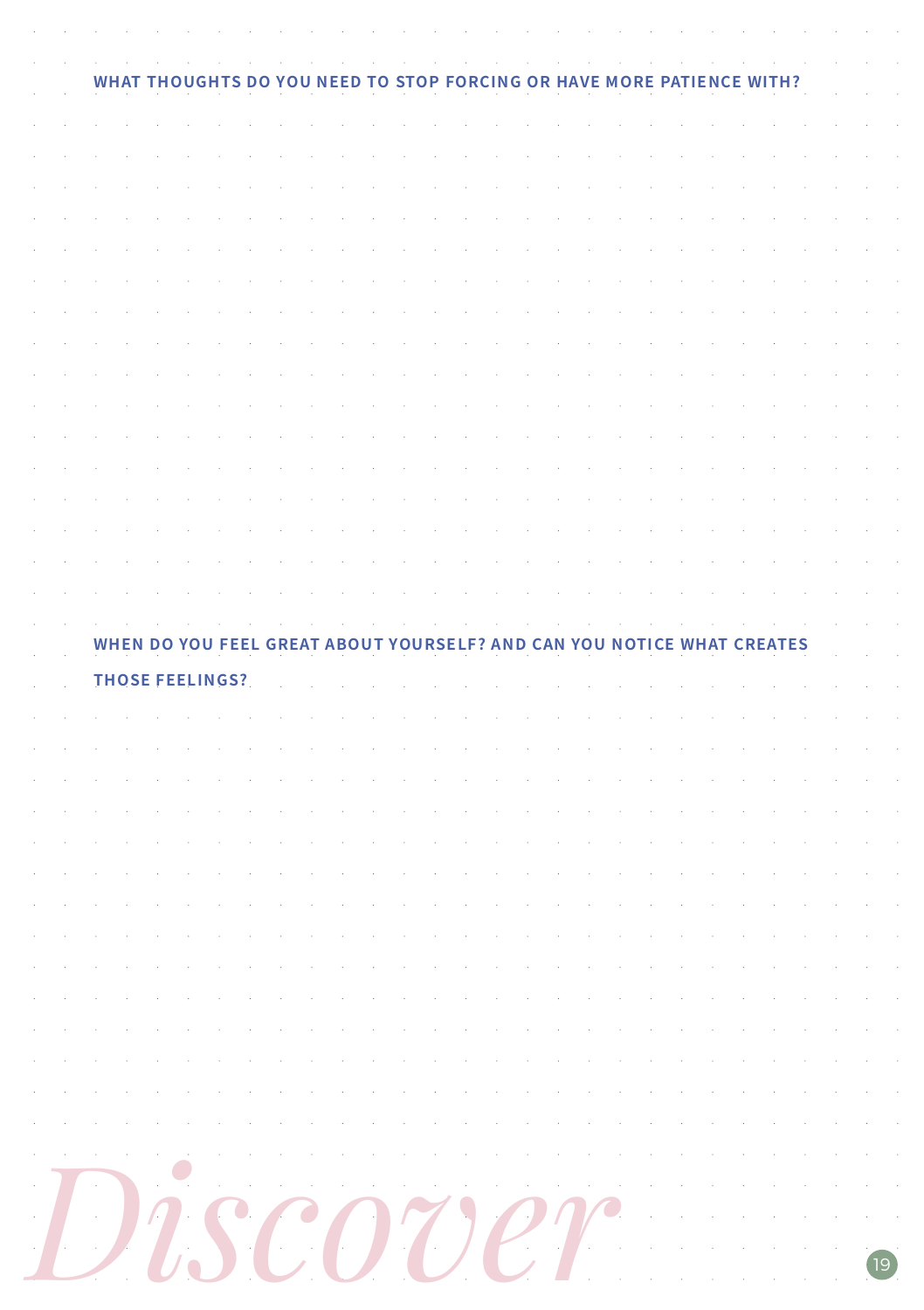# Magic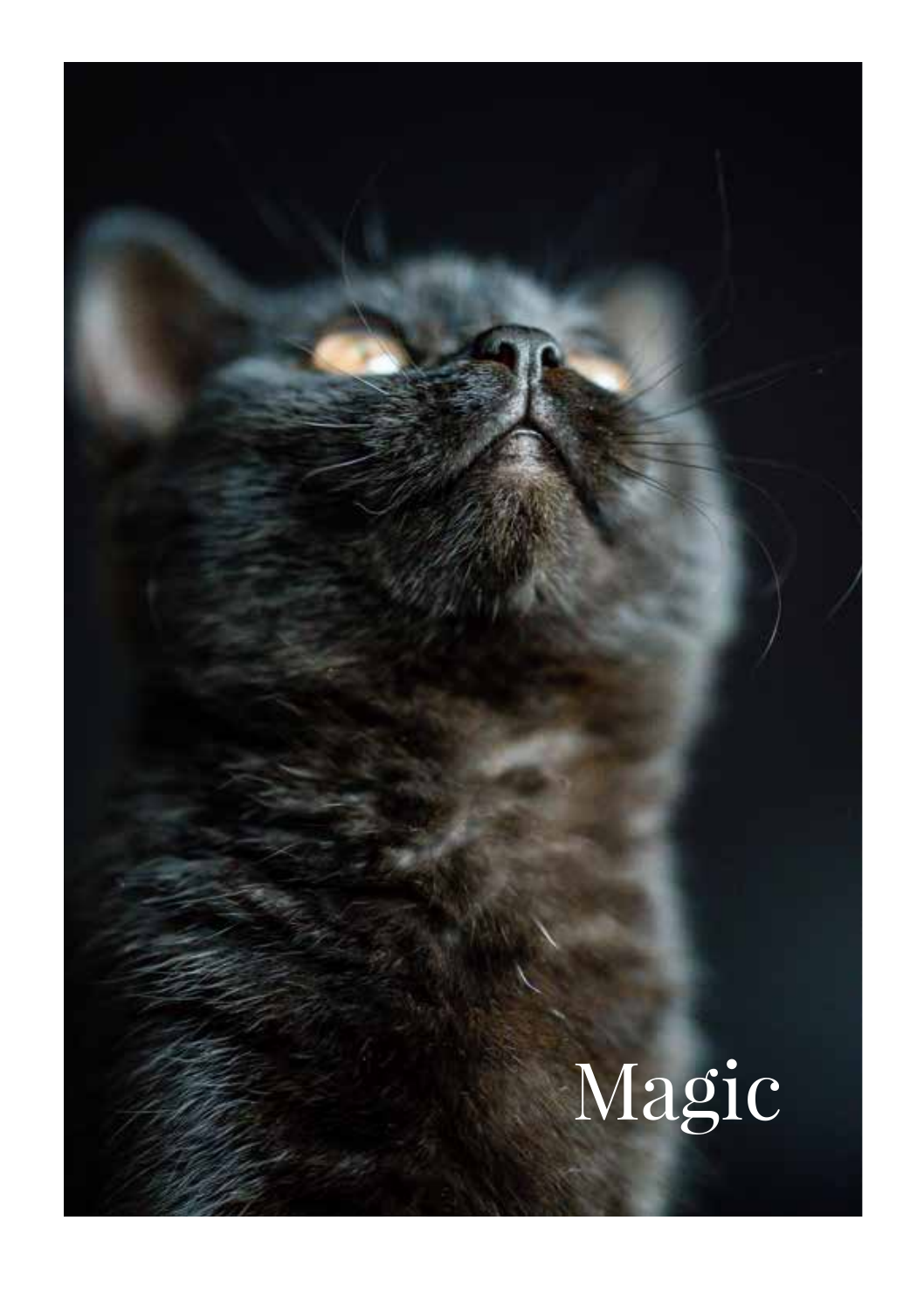### **THE SPIRAL & CYCLICAL LIVING**

As a symbol of the sun and a common shape in nature, the spiral stands in the centre of cyclical living. It can be a symbol of slowly revealing things that are hidden at its core. And it can show us a intentional way of expansion and evolution.

### **JOURNEY THROUGH THE SPIRAL**

The centre of the spiral symbolizes winter solstice, the darkest time of the year. As we spiral outward towards the light, through Imbolc, Ostara and Beltane, the days grow lighter and longer until we reach the very edge - Litha or Summer Solstice. Here the sun stands still before moving us back inward.

Travelling through Lammas, Mabon, Samhain, and the darker days. Returning to the centre, at winter solstice and Midwinter, we pause and rest, before we spiral back outward again.

### **DEATH AND REBIRTH**

The spiralling is also cycles of death and rebirth, change, learning and re-learning. Every cycle comes with new insights, situations, challenges and possibilities.

### **WALK, MAKE AND CREATE YOUR OWN RITUAL**

Right now, at the very edge of the spiral, is a perfect time to reflect on what the journey toward this point has brought. And also what we wish for the journey back inwards.

Create your own spiral of nature materials that are abundant where you live. If you want to walk a spiral, gather material from the ground, cones or stones work perfectly. You can also go on an adventure and look for spirals in your surroundings, they are as common in nature as in architecture.

And if you can't find one - you have one at your fingertips.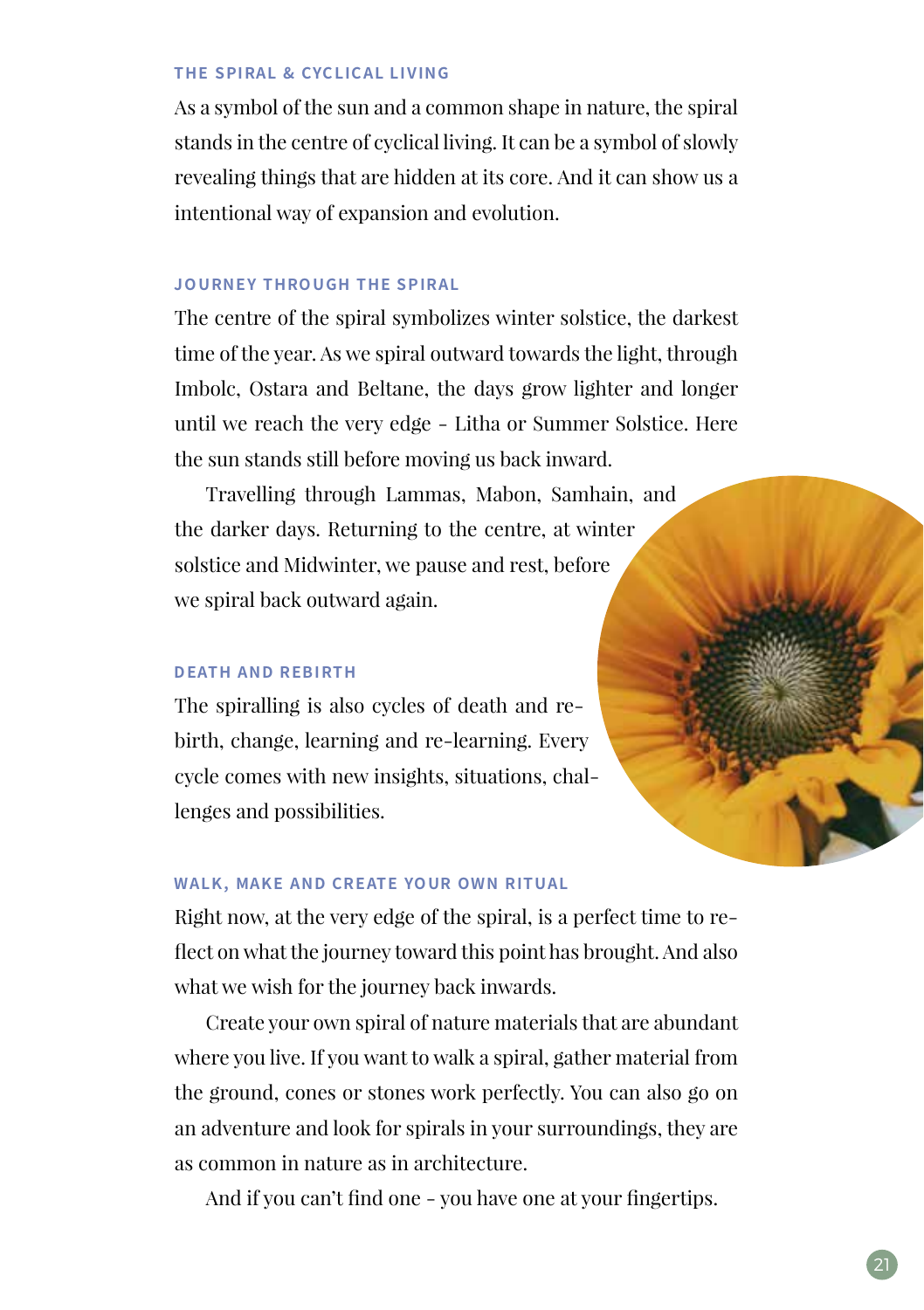

# The wheel of the year

Winter, spring, summer and fall - seasons we all know but not always think of as a guide that can create rhythm, energy and a balance to life.

If we add four midpoints between the solstices and equinoxes, we get the Wheel of the Year. Eight opportunities to pay attention to the changes of the seasons, the rhythm and shifts in nature, and a beginning to feel them within ourselves.

| <b>SAMHAIN</b>                                  | October 31-November 1 |
|-------------------------------------------------|-----------------------|
| <b>WINTER SOLSTICE   YULE</b>                   | December $21/22$      |
| <b>IMBOLC</b>                                   | February 2            |
| <b>SPRING EQUINOX   OSTARA</b>                  | March $19/22$         |
| <b>BELTANE</b>                                  | May 1                 |
| <b>SUMMER SOLSTICE   LITHA</b>                  | June $20/22$          |
| <b>LAMMAS</b>                                   | August <sub>1</sub>   |
| <b>AUTUMNAL EQUINOX   MABON</b> September 22/23 |                       |

### **NORTHERN HEMISPHERE SOUTHERN HEMISPHERE**

**SAMHAIN** April 30- May 1 **WINTER SOLSTICE | YULE** June 20/21 **IMBOLC** August 1 **SPRING EQUINOX | OSTARA** September 21/22 **BELTANE** November 1 **SUMMER SOLSTICE | LITHA** December 20/23 **LAMMAS** February 1/2 **AUTUMN EQUINOX | MABON** March 20/21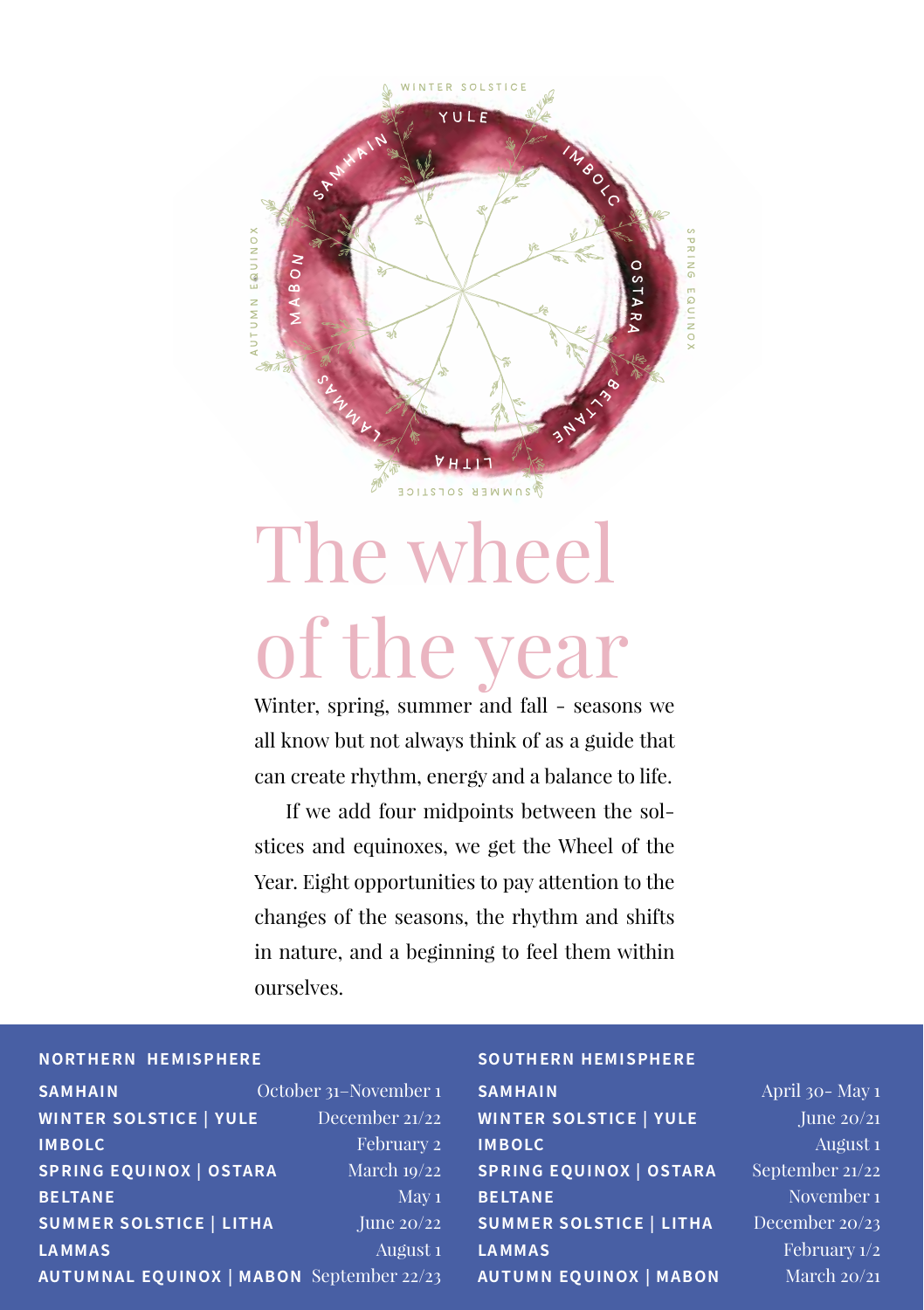## Content

| <b>GUIDED BY THE RHYTHM OF NATURE2</b> |
|----------------------------------------|
|                                        |
|                                        |
|                                        |
|                                        |
|                                        |
|                                        |
|                                        |
|                                        |
|                                        |

PHOTO P 2 & BACK: DANIEL STRANDROTH OTHER PHOTOS FROM UNSPLASH.COM: BENCE BALLA-SCHOTTNER COVER, IRINA IRISER P 4, DAIGA ELLABY P 5, NIKLAS HAMANN P 6, ANNIE SPRATT P 8, NAZRIN BABASHOVA P 11, EBERHARD GROSS-GASTEIGERG P12, OMAR RAM P 20, LUCAS SILVA PINHEIRO SANTOS P 21. ILLUSTRATIONS: ANNA LINDER